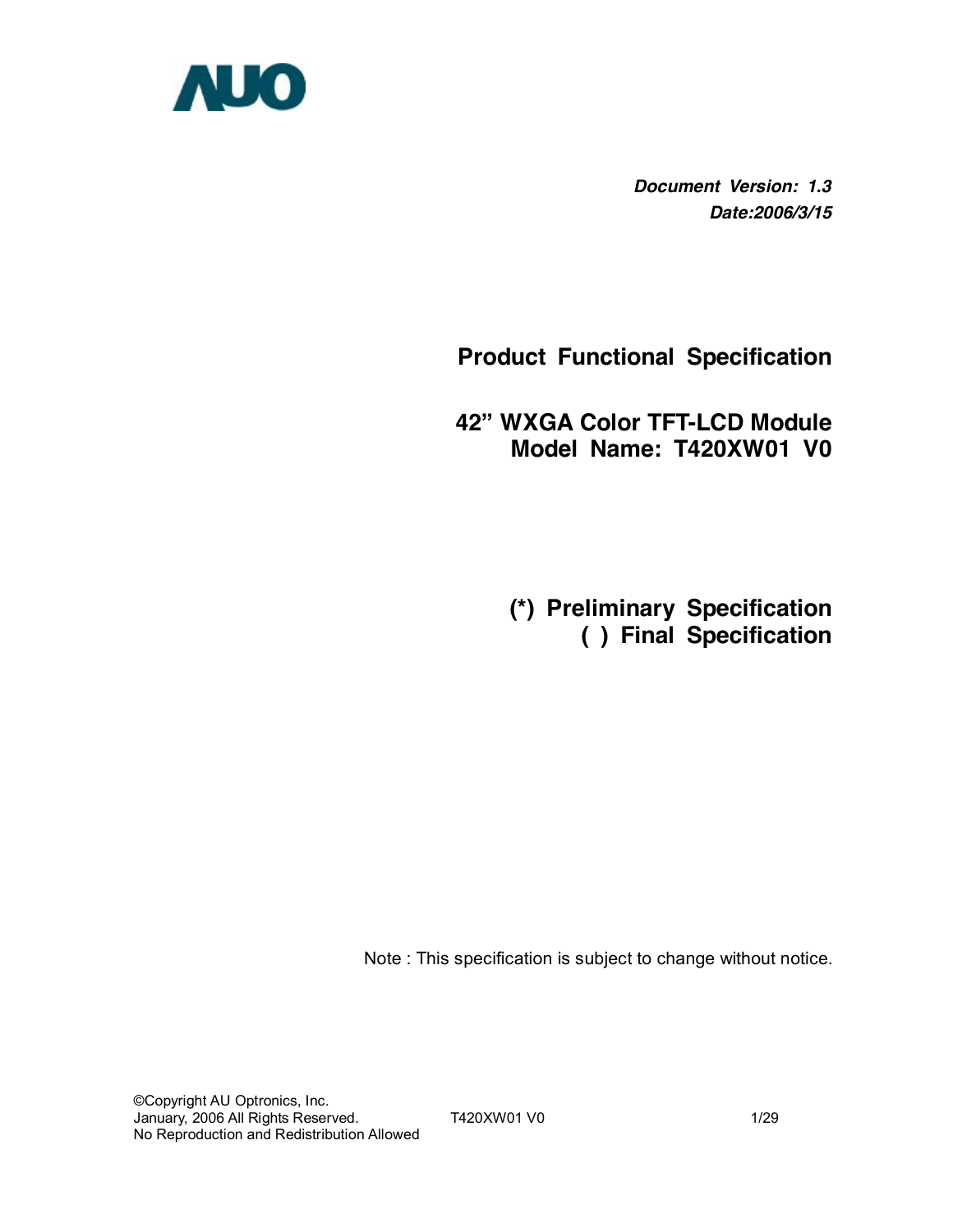

# **Contents**

| <b>No</b>      | <b>ITEM</b>                  |
|----------------|------------------------------|
|                | COVER                        |
|                | <b>CONTENTS</b>              |
|                | RECORD OF REVISIONS          |
| 1              | <b>GENERAL DESCRIPTION</b>   |
| $\overline{2}$ | ABSOLUTE MAXIMUM RATINGS     |
| 3              | ELECTRICAL SPECIFICATIONS    |
| $3 - 1$        | ELECTRICAL CHARACTREISTICS   |
| $3 - 2$        | <b>INTERFACE CONNECTIONS</b> |
| $3 - 3$        | SIGNAL TIMING SPECIFICATIONS |
| $3-4$          | SIGNAL TIMING WAVEFORMS      |
| $3-5$          | COLOR INPUT DATA REFERNECE   |
| $3-6$          | POWER SEQUENCE               |
| 4              | OPTICAL SFECIFICATIONS       |
|                |                              |
| 5              | MECHANICAL CHARACTERISTICS   |
| 6              | INTERNATIONAL STANDARDS      |
| $6 - 1$        | <b>SAFETY</b>                |
| $6-2$          | EMC                          |
| $\overline{7}$ | <b>PACKING</b>               |
| 8              | <b>PRECAUTIONS</b>           |
|                |                              |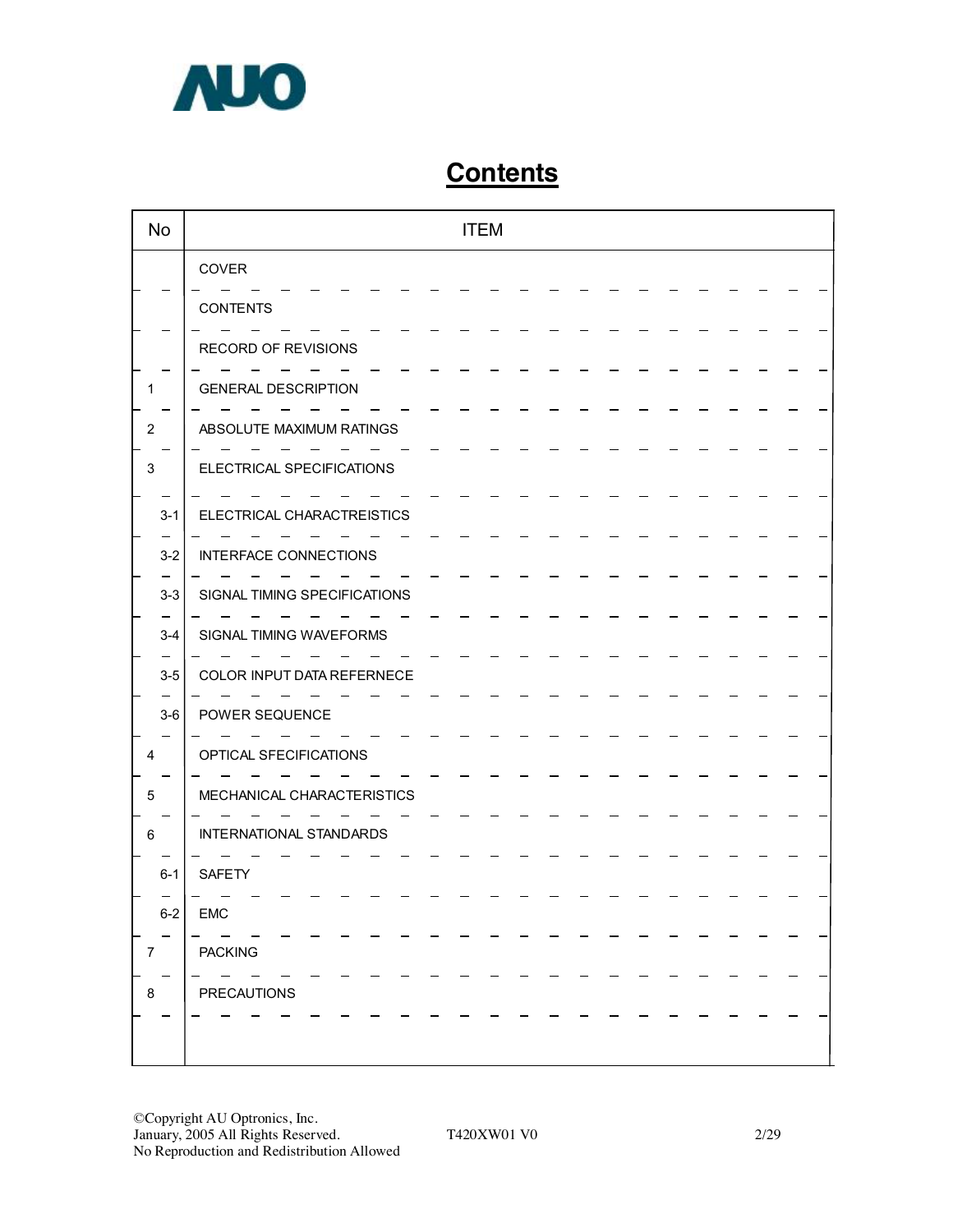

# **Record of Revision**

| <b>Version</b> | Date  | <b>No</b> | <b>Old Description</b>              | <b>New Description</b>                                                   | Remark  |
|----------------|-------|-----------|-------------------------------------|--------------------------------------------------------------------------|---------|
| 1.0            | 2005  |           | First release                       |                                                                          |         |
|                | 12/23 |           |                                     |                                                                          |         |
| 1.1            | 2006  |           | VddB                                | <b>VDDB</b>                                                              | p.5     |
|                | 1/12  |           |                                     |                                                                          |         |
|                |       |           | VICM                                | <b>VCIM</b>                                                              | p.6/p.7 |
|                |       |           | RIN1+/RIN1-: G6                     | RIN1+/RIN1-: G7                                                          | p.9     |
|                |       |           | Input current condition : Max.      | Input current condition : DimmingMax.                                    | p.10    |
|                |       |           | <b>Brightness</b>                   |                                                                          |         |
|                |       |           | External PWM Control Min.           | External PWM Control Min. Current condition :                            | p.10    |
|                |       |           | Current condition: PWM=100%         | PWM=30%                                                                  |         |
| 1.2            | 2006  |           | BLU Brightness Control Voltage :    | BLU Brightness Control Voltage: 5.5V (Max)                               | p. 6    |
|                | 2/15  |           | 6.0V (Max)                          |                                                                          |         |
|                |       |           | Power Supply Input Voltage:         | Power Supply Input Voltage: 11.4V (min),                                 | p. 7    |
|                |       |           | 10.8V (min), 13.2V (max)            | 12.6V (max)                                                              |         |
|                |       |           | Power Supply Input Current :        | Power Supply Input Current: 0.75A                                        | p. 7    |
|                |       |           | TBD                                 |                                                                          |         |
|                |       |           | Power Consumption: TBD              | Power Consumption: 9W                                                    | p. 7    |
|                |       |           | <b>Backlight Power Consumption:</b> | Backlight Power Consumption: (174W)                                      | p. 7    |
|                |       |           | (170W)                              |                                                                          |         |
|                |       |           | Input Current: TBD                  | Input Current: 6.935(min), 7.3(typ), 7.66(max)                           | p. 11   |
|                |       |           | Input Power: TBD                    | Input Power: (174W)                                                      | p. 11   |
|                |       |           | ON/OFF Control Voltage : 0.7V       | ON/OFF Control Voltage : 0.8V (max)                                      | p. 11   |
|                |       |           | (max)                               |                                                                          |         |
|                |       |           | ON/OFF Control Current : TBD        | ON/OFF Control Current: 150mA (min)                                      |         |
|                |       |           |                                     | External PWM Control Voltage : External PWM Control Voltage : 0.8V (max) | p. 11   |
|                |       |           | $0.7V$ (max)                        |                                                                          |         |
|                |       |           | External PWM Control Current        | External PWM Control Current (PWM 100%)                                  | p. 11   |
|                |       |           | (PWM 100%) : TBD                    | : 150mA (min)                                                            |         |
|                |       |           | External PWM Control Current        | External PWM Control Current (PWM 30%) :                                 | p. 11   |
|                |       |           | (PWM 30%) : TBD                     | 150mA (min)                                                              |         |
|                |       |           | Pin 12: VDIM (ADIM): High           | Pin 12: VDIM (ADIM): High (3.3V) 110%                                    | p. 12   |
|                |       |           | $(3.3V)$ 120%                       |                                                                          |         |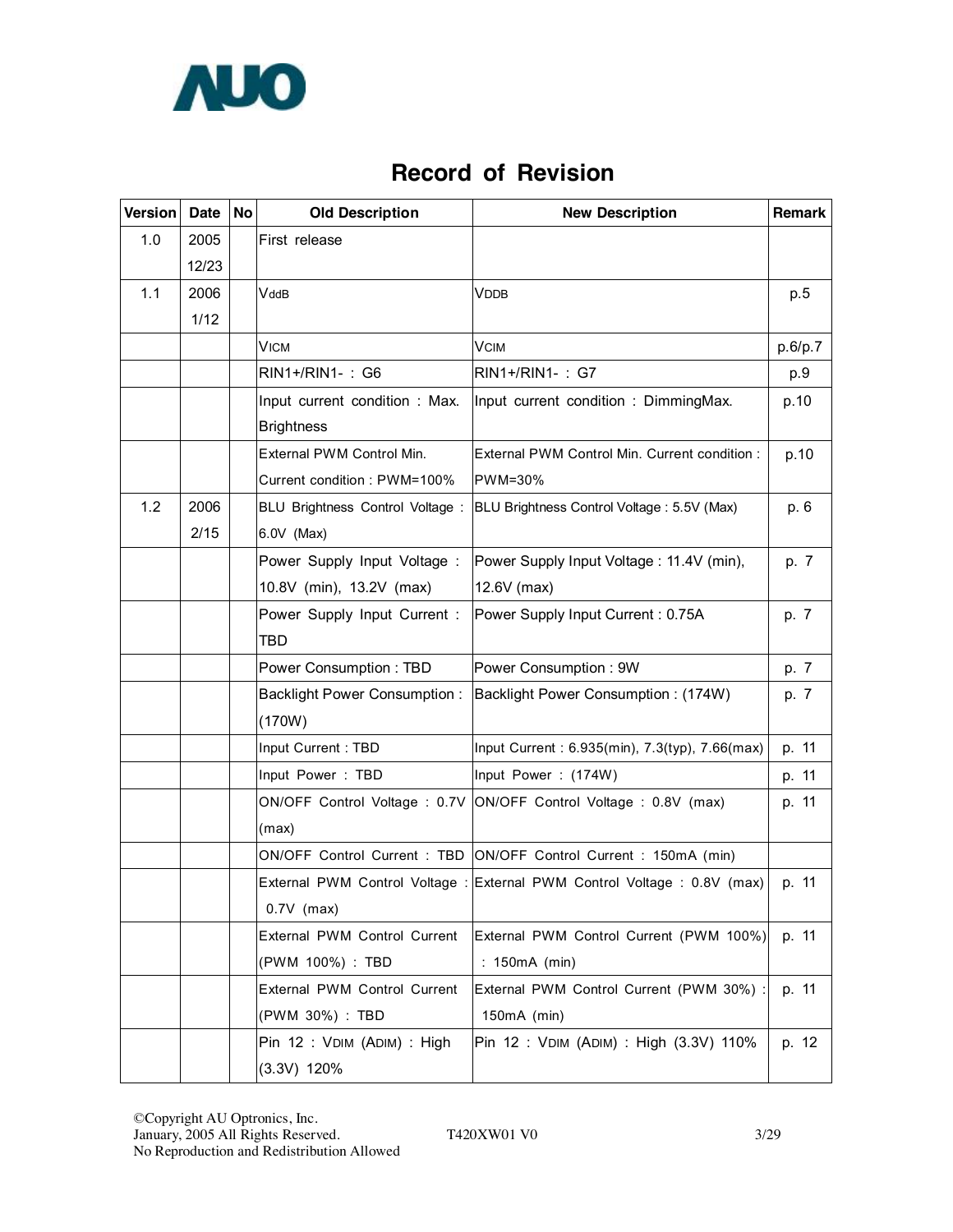

|     |       |                                                           |           |            |       |      | Vertical Frequency Range A |             |                                                                      |                            |            | p. 14 |                          |                          |      |              |  |
|-----|-------|-----------------------------------------------------------|-----------|------------|-------|------|----------------------------|-------------|----------------------------------------------------------------------|----------------------------|------------|-------|--------------------------|--------------------------|------|--------------|--|
|     |       | Signal                                                    | Item      | Symbol     | Min   | Type | Max                        | Unit        | Signal                                                               | Item                       | Symbol     | Min   | Type                     | Max                      | Unit |              |  |
|     |       |                                                           | Period    | Tv         | 789   |      | 822                        | Th          |                                                                      | Period                     | Tv         | 789   |                          | 822                      | Th   |              |  |
|     |       | Vertical                                                  | Active    | Tdisp      |       | 768  | -                          | Th          | Vertical Section                                                     | Active                     | Tdisp (v)  |       | 768                      |                          | Th   |              |  |
|     |       | Section                                                   |           | (v)        |       |      |                            |             |                                                                      | Blanking                   | Tblk (v)   | 21    |                          | 54                       | Th   |              |  |
|     |       |                                                           | Blanking  | Tblk (v)   | 21    |      | 54                         | Тh          |                                                                      | Period                     | Th         | 1414  |                          | 1722                     | Tclk |              |  |
|     |       |                                                           | Period    | Th         | 1414  |      | 1722                       | <b>Tclk</b> | <b>Horizontal Section</b>                                            | Active                     | Tdisp (h)  |       | 1366                     |                          | Tclk |              |  |
|     |       | Horizontal                                                | Active    | Tdisp      |       | 1366 | $\overline{\phantom{0}}$   | <b>Tclk</b> |                                                                      | Blanking                   | Tblk (h)   | 48    |                          | 356                      | Tclk |              |  |
|     |       | Section                                                   |           | (h)        |       |      |                            |             | Clock                                                                | Period                     | <b>CLK</b> | 11.36 | $\overline{\phantom{0}}$ | 15.38                    | ns   |              |  |
|     |       |                                                           | Blanking  | Tblk       | 48    |      | 356                        | Tclk        |                                                                      | Frequency                  | Freq       | 65    |                          | 88                       | MHz  |              |  |
|     |       |                                                           |           | (h)        |       |      |                            |             | Vertical Frequency                                                   | Frequency                  | Vs         | 58    | 60                       | 62                       | Hz   |              |  |
|     |       | Clock                                                     | Period    | <b>CLK</b> |       |      | 18.18                      | ns          | Horizntal Frequency                                                  | Frequency                  | Hs         | 45.76 |                          | 50.96                    | KHz  |              |  |
|     |       |                                                           | Frequency | Freq       | 55    |      | 88                         | MHz         | Vertical Frequency Range B                                           |                            |            |       |                          |                          |      |              |  |
|     |       | Vertical<br>Frequency                                     | Frequency | Hs         | 58    | 60   | 62                         | Hz          | Signal                                                               | Item                       | Symbol     | Min   | Type                     | Max                      | Unit |              |  |
|     |       | Horizntal                                                 |           |            |       |      |                            |             |                                                                      | Period                     | Tv         | 789   |                          | 822                      | Th   |              |  |
|     |       | Frequency                                                 | Frequency | Hs         | 47.34 |      | 49.32 KHz                  |             | Vertical Section                                                     | Active                     | Tdisp (v)  | —     | 768                      |                          | Th   |              |  |
|     |       | Vertical                                                  |           |            |       |      |                            |             |                                                                      | Blanking                   | Tblk (v)   | 21    |                          | 54                       | Th   |              |  |
|     |       | Frequency                                                 | Frequency | Vs         | 48    | 50   | 52                         | Hz          |                                                                      | Period                     | Th         | 1414  |                          | 1722                     | Tclk |              |  |
|     |       | Horizntal                                                 |           |            |       |      |                            |             | <b>Horizontal Section</b>                                            | Active                     | Tdisp (h)  |       | 1366                     | $\overline{\phantom{0}}$ | Tclk |              |  |
|     |       | Frequency                                                 | Frequency | Hs         | 39.45 |      | 41.1                       | KHz         |                                                                      | Blanking                   | Tblk (h)   | 48    |                          | 356                      | Tclk |              |  |
|     |       |                                                           |           |            |       |      |                            |             | Clock                                                                | Period                     | <b>CLK</b> | 13.51 | $\qquad \qquad -$        | 18.52                    | ns   |              |  |
|     |       |                                                           |           |            |       |      |                            |             |                                                                      | Frequency                  | Freq       | 54    |                          | 74                       | MHz  |              |  |
|     |       |                                                           |           |            |       |      |                            |             | Vertical Frequency                                                   | Frequency                  | Vs         | 48    | 50                       | 52                       | Hz   |              |  |
|     |       |                                                           |           |            |       |      |                            |             | Horizntal Frequency                                                  | Frequency                  | Hs         | 37.87 |                          | 42.74                    | KHz  |              |  |
|     |       | 2D drawing : Old rear mount                               |           |            |       |      |                            |             | 2D drawing                                                           | : New rear mount dimension |            |       |                          |                          |      | p. 23        |  |
|     |       | dimension 44.1mm                                          |           |            |       |      |                            |             | 40.5mm                                                               |                            |            |       |                          |                          |      |              |  |
|     |       |                                                           |           |            |       |      |                            |             | Add packing description                                              |                            |            |       |                          |                          |      | p. 25        |  |
| 1.3 | 2006/ | Outline Dimension : 983.0(H)                              |           |            |       |      |                            |             | Outline Dimension : 983.0(H) x 576.0(V) x                            |                            |            |       |                          |                          |      | p. 6         |  |
|     | 3/15  | x 576.0(V) x 54.2(D)                                      |           |            |       |      |                            |             | 52.7(D)                                                              |                            |            |       |                          |                          |      |              |  |
|     |       | Inrush current : TBD (Max)<br>Backlight Power Consumption |           |            |       |      |                            |             | Inrush current : 5A (Max)<br>Backlight Power Consumption: 175W(typ), |                            |            |       |                          |                          |      | p. 8<br>p. 8 |  |
|     |       | : $(174)W$                                                |           |            |       |      |                            |             | 182W(max)                                                            |                            |            |       |                          |                          |      |              |  |
|     |       | Input Power (P <sub>DDB</sub> ) : (174)W                  |           |            |       |      |                            |             | Input Power (P <sub>DDB</sub> ) : 175W                               |                            |            |       |                          |                          |      | p. 12        |  |
|     |       | Input inrush current (IRUSH) : (1                         |           |            |       |      |                            |             | Input inrush current (IRUSH) : 12A(max)                              |                            |            |       |                          |                          |      | p. 12        |  |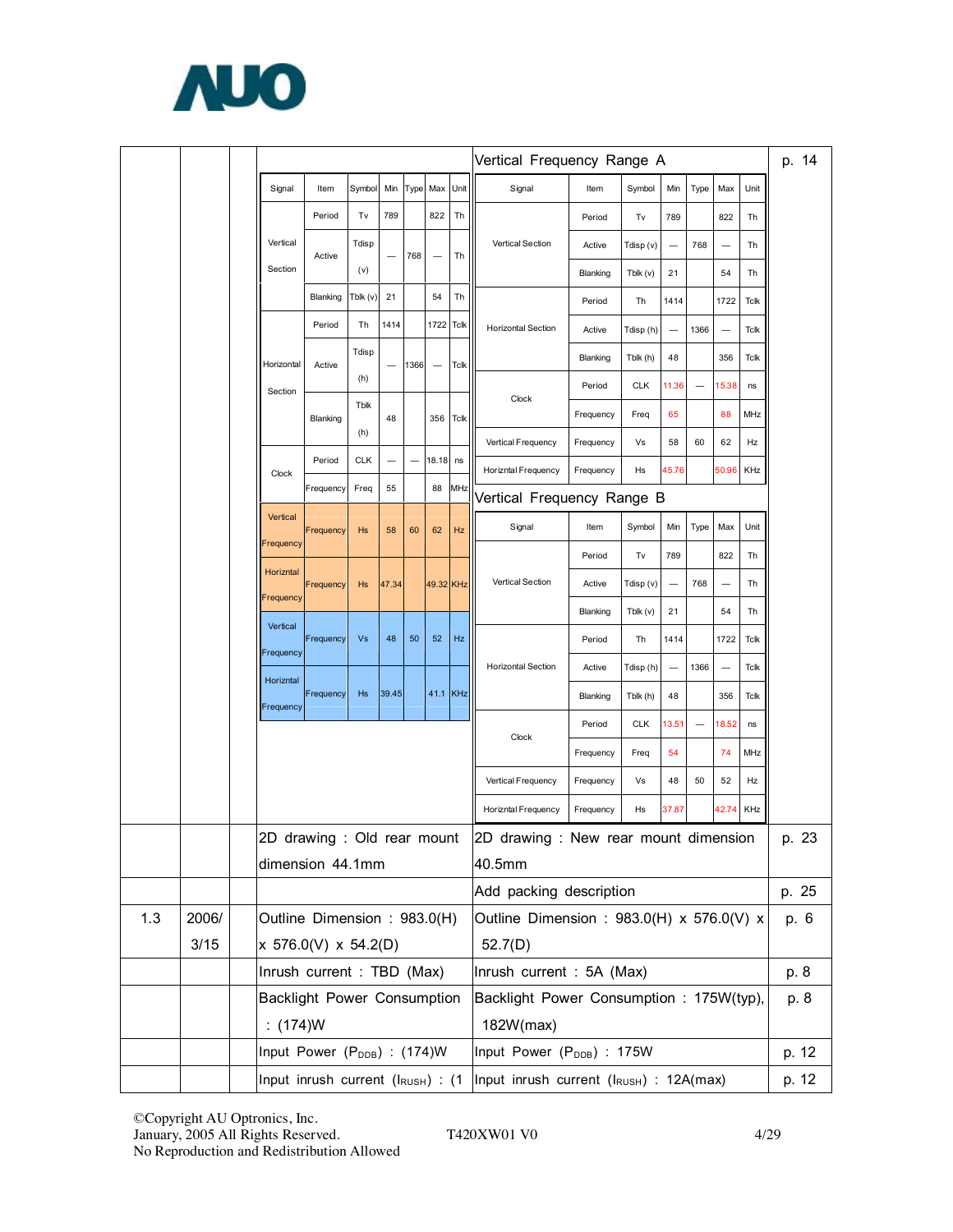

|  | 2)A(max)                         |                                                                                              |       |
|--|----------------------------------|----------------------------------------------------------------------------------------------|-------|
|  | ON/OFF Control Current (IBLON)   | ON/OFF Control Current (IBLON) : 0mA(min),                                                   | p. 12 |
|  | : 150mA(min)                     | 2mA(max)                                                                                     |       |
|  | External PWM Control Current     | External PWM Control Current (El <sub>PWM</sub> ) : 0m                                       | p. 12 |
|  | $(EI_{\text{PWM}})$ : 150mA(min) | A(min), 2mA(max)                                                                             |       |
|  |                                  | External PWM Frequency (EF <sub>PW</sub> External PWM Frequency (EF <sub>PWM</sub> ) : 150Hz | p. 12 |
|  | $M)$ : 120Hz(min)                | (min)                                                                                        |       |
|  | Contrast Ratio: (1200)typ        | Contrast Ratio: 1000(min), 1200(typ)                                                         | p. 20 |
|  | Response Time (Tr) : (15)ms      | Response Time (Tr) : 15ms(typ)                                                               | p. 20 |
|  | Response Time (Tf) : (5)ms       | Response Time (Tf) : 5ms(typ)                                                                | p. 20 |
|  |                                  | Outline Dimension Depth : 54. Outline Dimension Depth : 52.7mm (with i                       | p. 23 |
|  | 2mm (with inverter)              | nverter)                                                                                     |       |
|  | Bezel Area, Horizontal (typ.) :  | Bezel Area, Horizontal (typ.) : 939.0mm                                                      | p. 23 |
|  | 938.3mm                          |                                                                                              |       |
|  |                                  | Update 2D drawing                                                                            | p. 24 |
|  |                                  | Add Shipping label green mark description                                                    | p. 26 |
|  |                                  | Add pallet information                                                                       | p. 26 |
|  |                                  |                                                                                              |       |
|  |                                  |                                                                                              |       |
|  |                                  |                                                                                              |       |
|  |                                  |                                                                                              |       |
|  |                                  |                                                                                              |       |
|  |                                  |                                                                                              |       |
|  |                                  |                                                                                              |       |
|  |                                  |                                                                                              |       |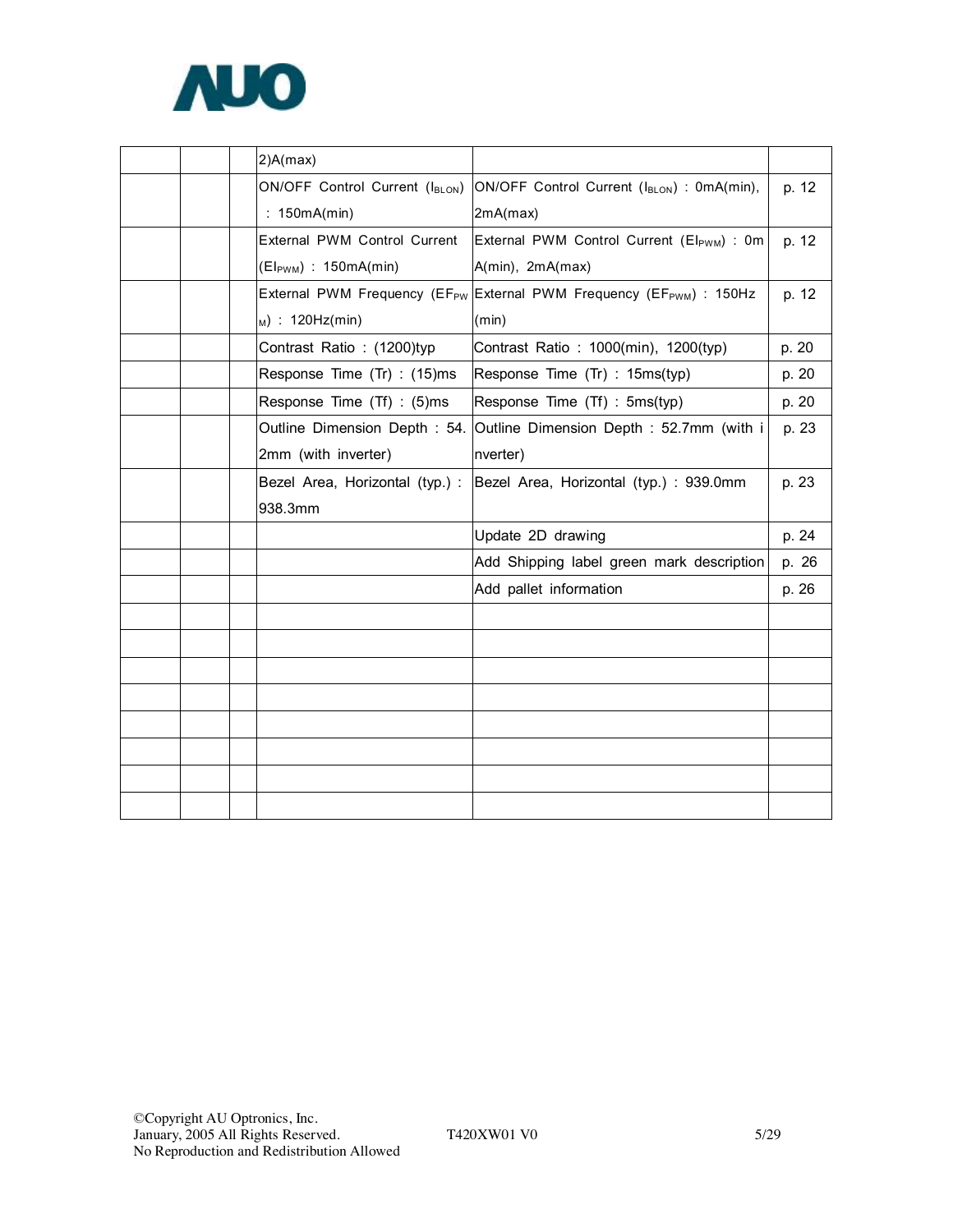

# **1. General Description**

This specification applies to the 42 inch Color TFT-LCD Module T420XW01 V0. This LCD module has a TFT active matrix type liquid crystal panel 1366x768 pixels, and diagonal size of 42 inch. This module supports 1366x768 WXGA mode (Non-interlace).

Each pixel is divided into Red, Green and Blue sub-pixels or dots which are arranged in vertical stripes. Gray scale or the brightness of the sub-pixel color is determined with a 8-bit gray scale signal for each dot.

The T420XW01 V0 has been designed to apply the 8-bit 1 channel LVDS interface method. It is intended to support displays where high brightness, wide viewing angle, high color saturation, and high color depth are very important.

| <b>Items</b>             | <b>Specification</b>          | <b>Unit</b>   | <b>Note</b>          |
|--------------------------|-------------------------------|---------------|----------------------|
| Active Screen Size       | 42.02                         | inches        |                      |
| <b>Display Area</b>      | $930.25(H) \times 523.01(V)$  | mm            |                      |
| <b>Outline Dimension</b> | 983.0(H) x 576.0(V) x 52.7(D) | mm            | <b>With inverter</b> |
| <b>Driver Element</b>    | a-Si TFT active matrix        |               |                      |
| <b>Display Colors</b>    | 16.7M                         | <b>Colors</b> |                      |
| Number of Pixels         | 1366 x 768                    | <b>Pixel</b>  |                      |
| <b>Pixel Arrangement</b> | <b>RGB</b> vertical stripe    |               |                      |
| <b>Display Mode</b>      | <b>Normally Black</b>         |               |                      |
| <b>Surface Treatment</b> | AG 3H                         |               |                      |

## **\* General Information**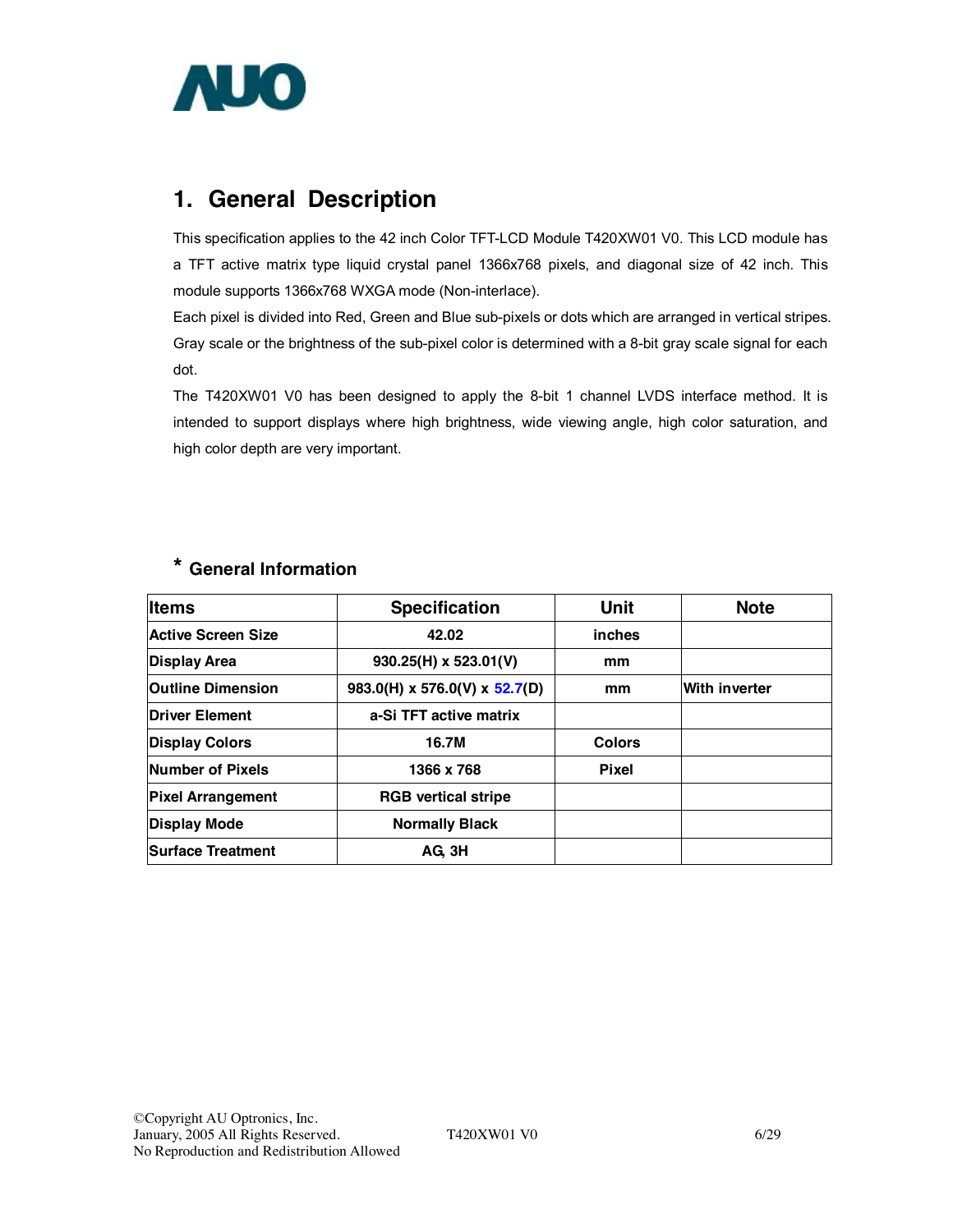

# **2. Absolute Maximum Ratings**

The following are maximum values which, if exceeded, may cause faulty operation or damage to the unit.

| <b>Item</b>                           | Symbol                     | Min               | Max  | Unit                      | <b>Note</b> |
|---------------------------------------|----------------------------|-------------------|------|---------------------------|-------------|
| Logic/LCD Drive Voltage               | V DD                       | $-0.3$            | 14.0 | [Volt]                    | 1           |
| Input Voltage of Signal               | Vin                        | $-0.3$            | 3.6  | [Volt]                    | 1           |
| <b>BLU Input Voltage</b>              | VDDB                       | $-0.3$            | 27.0 | [Volt]                    | 1           |
| <b>BLU Brightness Control Voltage</b> | <b>BLON</b>                | $-0.3$            | 5.5  | [Volt]                    | 1           |
| <b>Operating Temperature</b>          | <b>T</b> <sub>OP</sub>     | 0                 | +50  | $\lceil{^{\circ}C}\rceil$ | 2           |
| <b>Operating Humidity</b>             | Hop                        | 10                | 90   | [%RH]                     | 2           |
| Storage Temperature                   | $\mathsf{T}_{\texttt{ST}}$ | -20               | +60  | $\mathsf{I}^{\circ}$ Cl   | 2           |
| Storage Humidity                      | Hsт                        | 10                | 90   | [%RH]                     | 2           |
| Shock (non-operation)                 |                            |                   | 50   | G                         | 3           |
| Vibration (non-operation)             |                            |                   | 1.5  | G                         | 4           |
| Thermal shock                         |                            | -20               | 60   | C                         | 5           |
| Altitude test                         |                            | 50000feet (12Kpa) |      |                           |             |

Note 1 : Duration = 50msec

- Note 2 : Maximum Wet-Bulb should be 39℃ and No condensation.
- Note 3 : Half sine wave, shock level : 50G(11ms), direction : ±x, ±y, ±z (one time each direction)

Note 4 : Wave form : random, vibration level : 1.5G RMS, Bandwidth : 10--300Hz

Duration : X,Y,Z 30min (one time each direction)

Note 5 : -20C/0.5hr ~ 60C/0.5hr, 10 cycles

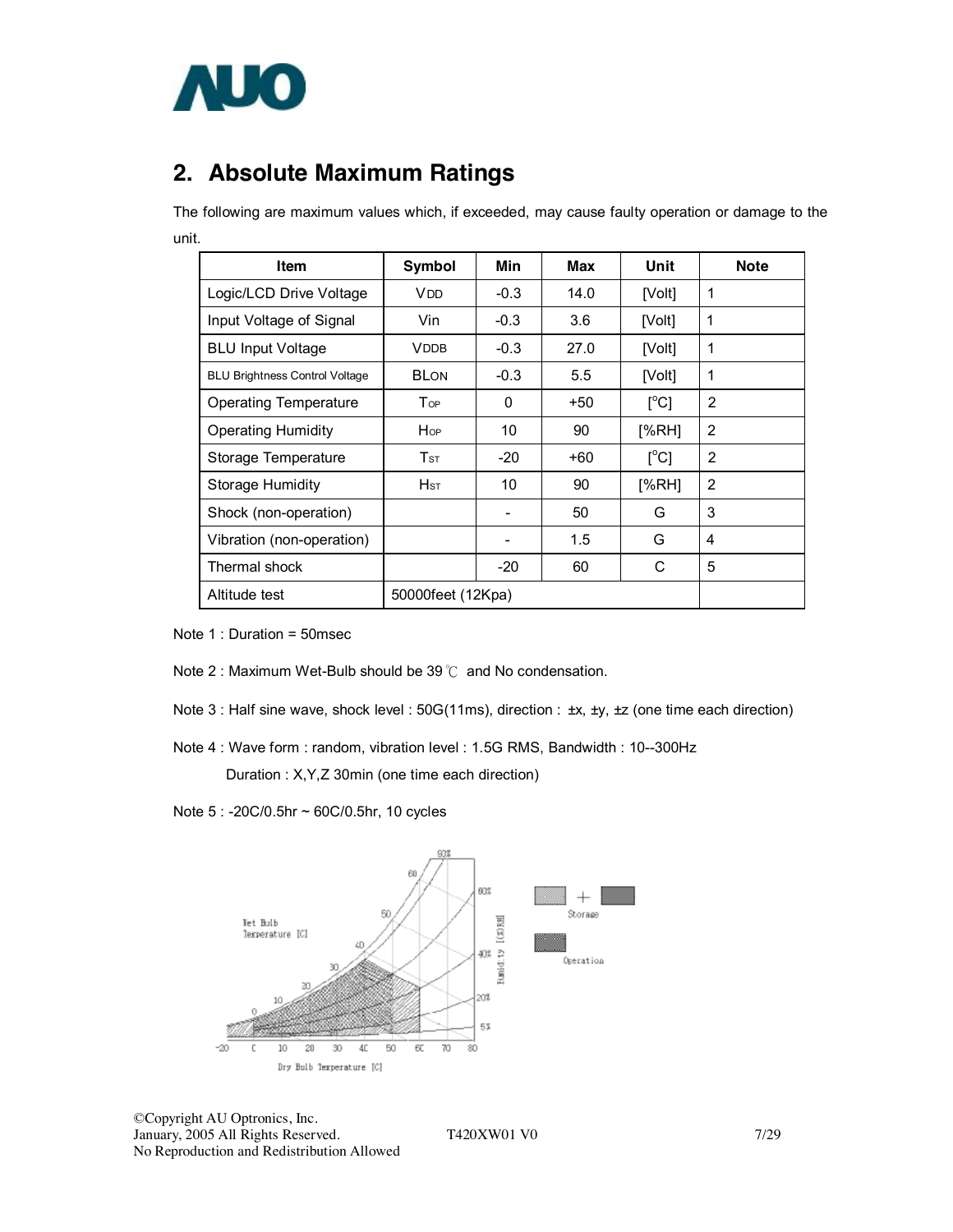

# **3. Electrical Specification**

The T420XW01 requires two power inputs. One is employed to power the LCD electronics and to drive the TFT array and liquid crystal. The second input, which powers the CCFL, is typically generated by an inverter.

## **3-1 Electrical Characteristics**

| <b>Parameter</b> |                                    | Symbol                |                              | <b>Values</b>            |                          | Unit  | <b>Notes</b>   |
|------------------|------------------------------------|-----------------------|------------------------------|--------------------------|--------------------------|-------|----------------|
|                  |                                    |                       | Min                          | <b>Typ</b>               | <b>Max</b>               |       |                |
| LCD:             |                                    |                       |                              |                          |                          |       |                |
|                  | Power Supply Input Voltage         | Vdd                   | 11.4                         | 12                       | 12.6                     | Vdc   |                |
|                  | Power Supply Input Current         | Idd                   | $\overline{\phantom{a}}$     | 0.75                     | $\overline{a}$           | A     | $\mathbf{1}$   |
|                  | Power Consumption                  | Pc                    | $\qquad \qquad \blacksquare$ | 9                        | $\overline{\phantom{0}}$ | Watt  | 1              |
| Inrush Current   |                                    | $I_{RUSH}$            |                              | $\overline{\phantom{0}}$ | 5                        | A     | 5              |
| <b>LVDS</b>      | Differential Input                 | <b>V<sub>TH</sub></b> |                              |                          | $+100$                   | mV    |                |
| Interface        | <b>High Threshold</b>              |                       |                              |                          |                          |       | 4              |
|                  | Voltage                            |                       |                              |                          |                          |       |                |
|                  | Differential Input                 | <b>VTL</b>            | $-100$                       |                          |                          | mV    |                |
|                  | Low Threshold                      |                       |                              |                          |                          |       | 4              |
|                  | Voltage                            |                       |                              |                          |                          |       |                |
|                  | Common Input                       | <b>VCIM</b>           | 1.10                         | 1.25                     | 1.40                     | V     |                |
|                  | Voltage                            |                       |                              |                          |                          |       |                |
| <b>CMOS</b>      | Input High                         | <b>V<sub>IH</sub></b> | 2.4                          |                          | 3.3                      | Vdc   |                |
| Interface        | <b>Threshold Voltage</b>           | (High)                |                              |                          |                          |       |                |
|                  | Input Low Threshold                | VIL                   | $\Omega$                     |                          | 0.7                      | Vdc   |                |
|                  | Voltage                            | (Low)                 |                              |                          |                          |       |                |
|                  | <b>Backlight Power Consumption</b> |                       |                              | 174                      | 182                      | Watt  | $\overline{2}$ |
| Life Time        |                                    |                       | 50000                        | 60000                    |                          | Hours | 3              |

The performance of the Lamp in LCM, for example life time or brightness, is extremely influenced by the characteristics of the DC-AC Inverter. So all the parameters of an inverter should be carefully designed so as not to produce too much leakage current from high-voltage output of the inverter. When you design or order the inverter, please make sure unwanted lighting caused by the mismatch of the lamp and the inverter (no lighting, flicker, etc) never occurs. When you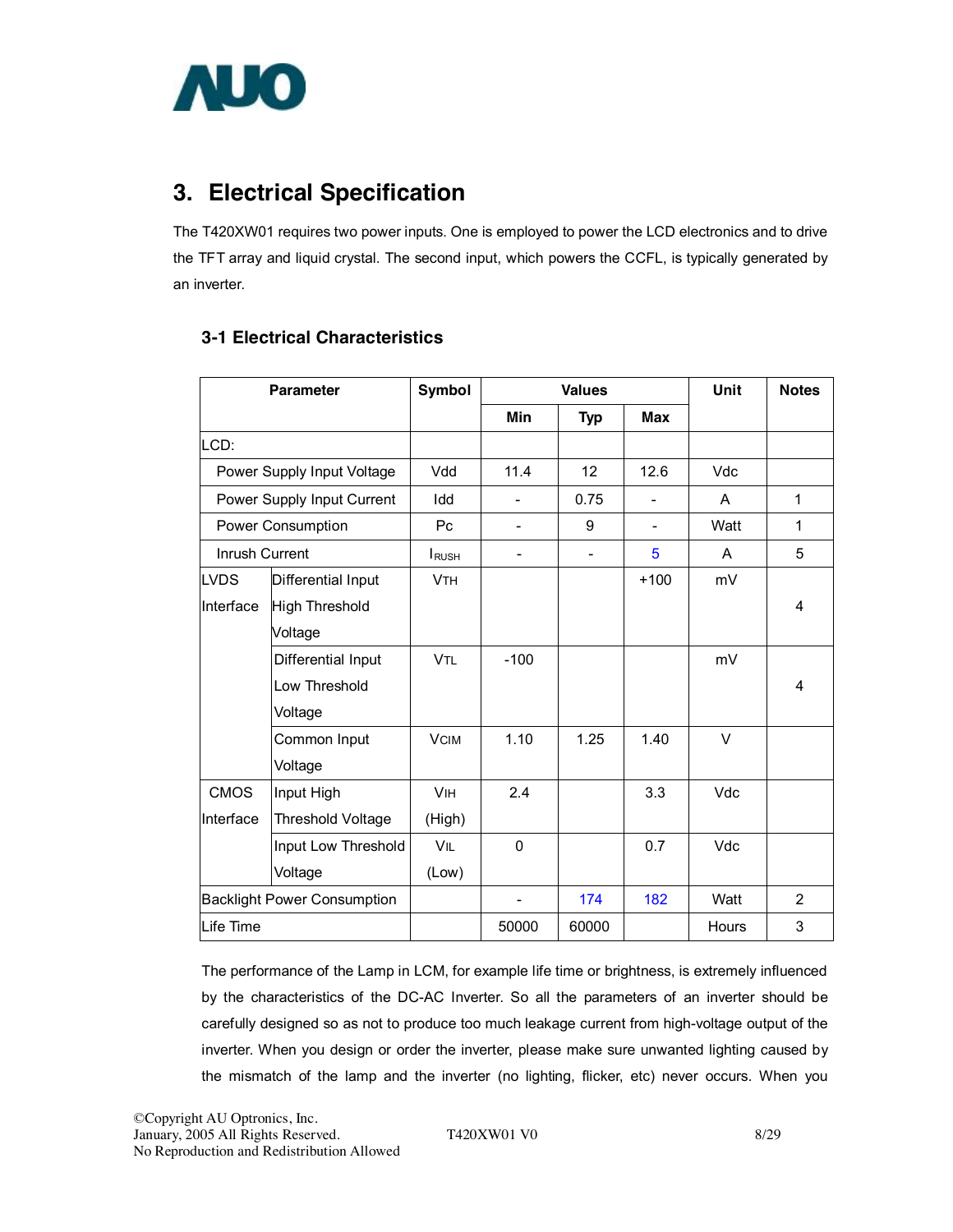

confirm it, the LCD Assembly should be operated in the same condition as installed in your instrument.

Do not attach a conducting tape to lamp connecting wire. If the lamp wire attach to conducting tape, TFT-LCD Module have a low luminance and the inverter has abnormal action because leakage current occurs between lamp wire and conducting tape.

The relative humidity must not exceed 80% non-condensing at temperatures of 40  $\degree$  or less. At temperatures greater than 40℃, the wet bulb temperature must not exceed 39℃. When operate at low temperatures, the brightness of CCFL will drop and the lifetime of CCFL will be reduced.

#### **Note :**

- **1.** Vdd=12.0V, fv=60Hz, fc<sub>LK</sub>=81.5 Mhz, 25℃, Vdd Duration time= 400 μ*s*, Test pattern : white pattern
- **2.** The Backlight power consumption shown above does include loss of external inverter at 25 ℃. The used lamp current is the lamp typical current
- **3.** The life is determined as the time at which luminance of the lamp is 50% compared to that of initial value at the typical lamp current on condition of continuous operating at  $25 \pm 2^{\circ}$ C.
- **4.** VCIM = 1.2V



**Figure : LVDS Differential Voltage** 

**5.** Measurement Condition: Rising time = 400  $\mu$  s

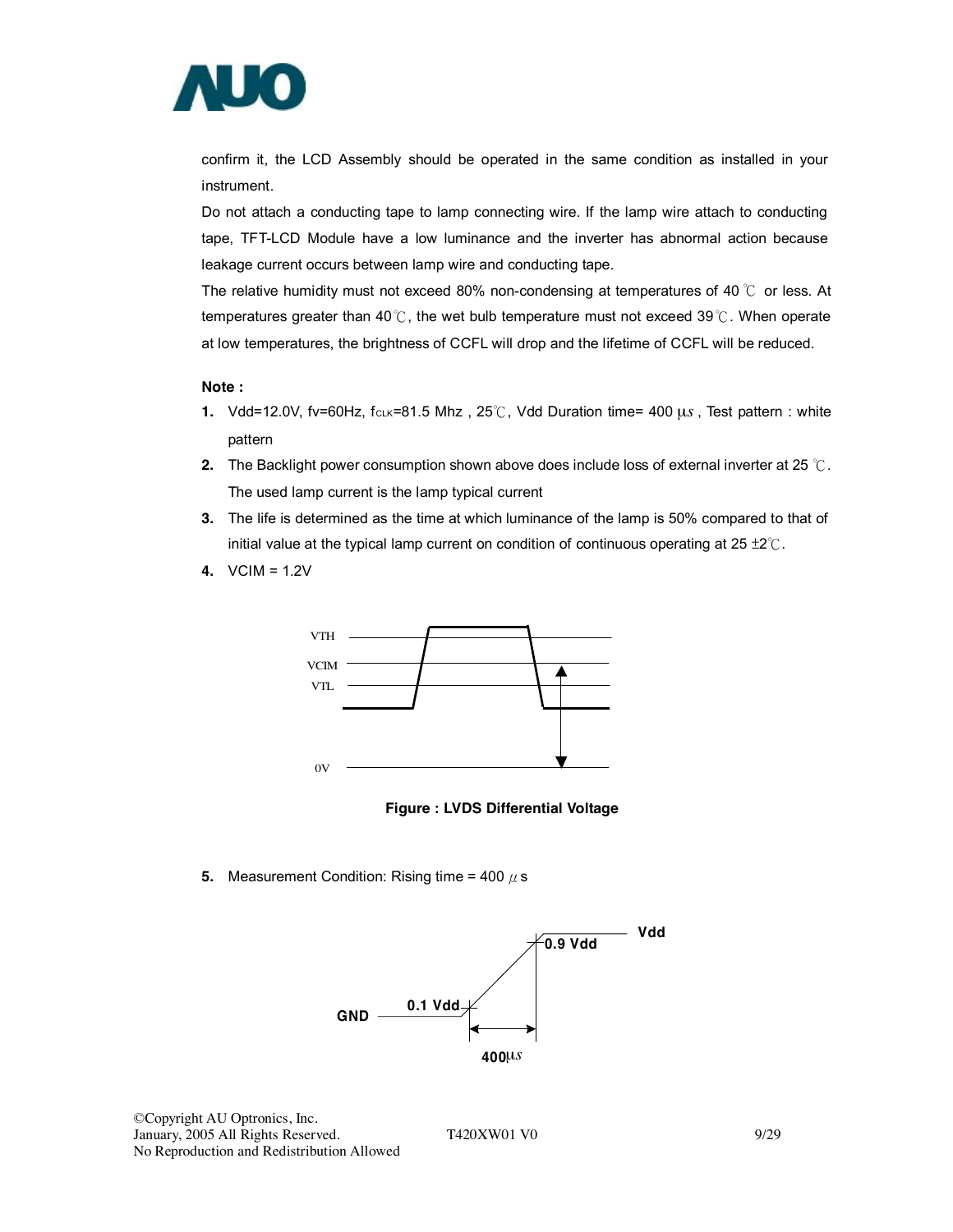

## **3-2 Interface Connections**

- LCD connector: FI-X30SSL-HF (JAE) or equivalent
- Mating connector: FI-30C2L (JAE) or equivalent

| Pin No         | Symbol              | Description                              | Note              |
|----------------|---------------------|------------------------------------------|-------------------|
| 1              | <b>VCC</b>          | +12V, DC, Regulated                      |                   |
| $\overline{2}$ | <b>VCC</b>          | +12V, DC, Regulated                      |                   |
| 3              | <b>VCC</b>          | +12V, DC, Regulated                      |                   |
| 4              | <b>VCC</b>          | +12V, DC, Regulated                      |                   |
| 5              | <b>GND</b>          | Ground and Signal Return                 |                   |
| 6              | <b>GND</b>          | Ground and Signal Return                 |                   |
| $\overline{7}$ | <b>GND</b>          | Ground and Signal Return                 |                   |
| 8              | <b>GND</b>          | Ground and Signal Return                 |                   |
| 9              | <b>LVDS Option</b>  | Low/Open for Normal (NS), High for JEIDA | Default: NS mode  |
| 10             | Reserved            | Open or High                             | AUO internal test |
| 11             | <b>GND</b>          | Ground and Signal Return for LVDS        |                   |
| 12             | RXIN0-              | LVDS Channel 0 negative                  |                   |
| 13             | RXIN <sub>0</sub> + | LVDS Channel 0 positive                  |                   |
| 14             | <b>GND</b>          | Ground and Signal Return for LVDS        |                   |
| 15             | RXIN1-              | LVDS Channel 1 negative                  |                   |
| 16             | RXIN1+              | LVDS Channel 1 positive                  |                   |
| 17             | <b>GND</b>          | Ground and Signal Return for LVDS        |                   |
| 18             | RXIN2-              | LVDS Channel 2 negative                  |                   |
| 19             | RXIN <sub>2</sub> + | LVDS Channel 2 positive                  |                   |
| 20             | <b>GND</b>          | Ground and Signal Return for LVDS        |                   |
| 21             | RXCLKIN-            | LVDS Clock negative                      |                   |
| 22             | RXCLKIN+            | LVDS Clock positive                      |                   |
| 23             | <b>GND</b>          | Ground and Signal Return for LVDS        |                   |
| 24             | RXIN3-              | LVDS Channel 3 negative                  |                   |
| 25             | RXIN3+              | LVDS Channel 3 positive                  |                   |
| 26             | <b>GND</b>          | Ground and Signal Return for LVDS        |                   |
| 27             | Reserved            | Open or High                             | AUO internal test |
| 28             | Reserved            | Open or High                             | AUO internal test |
| 29             | <b>GND</b>          | Ground and Signal Return                 |                   |
| 30             | <b>GND</b>          | Ground and Signal Return                 |                   |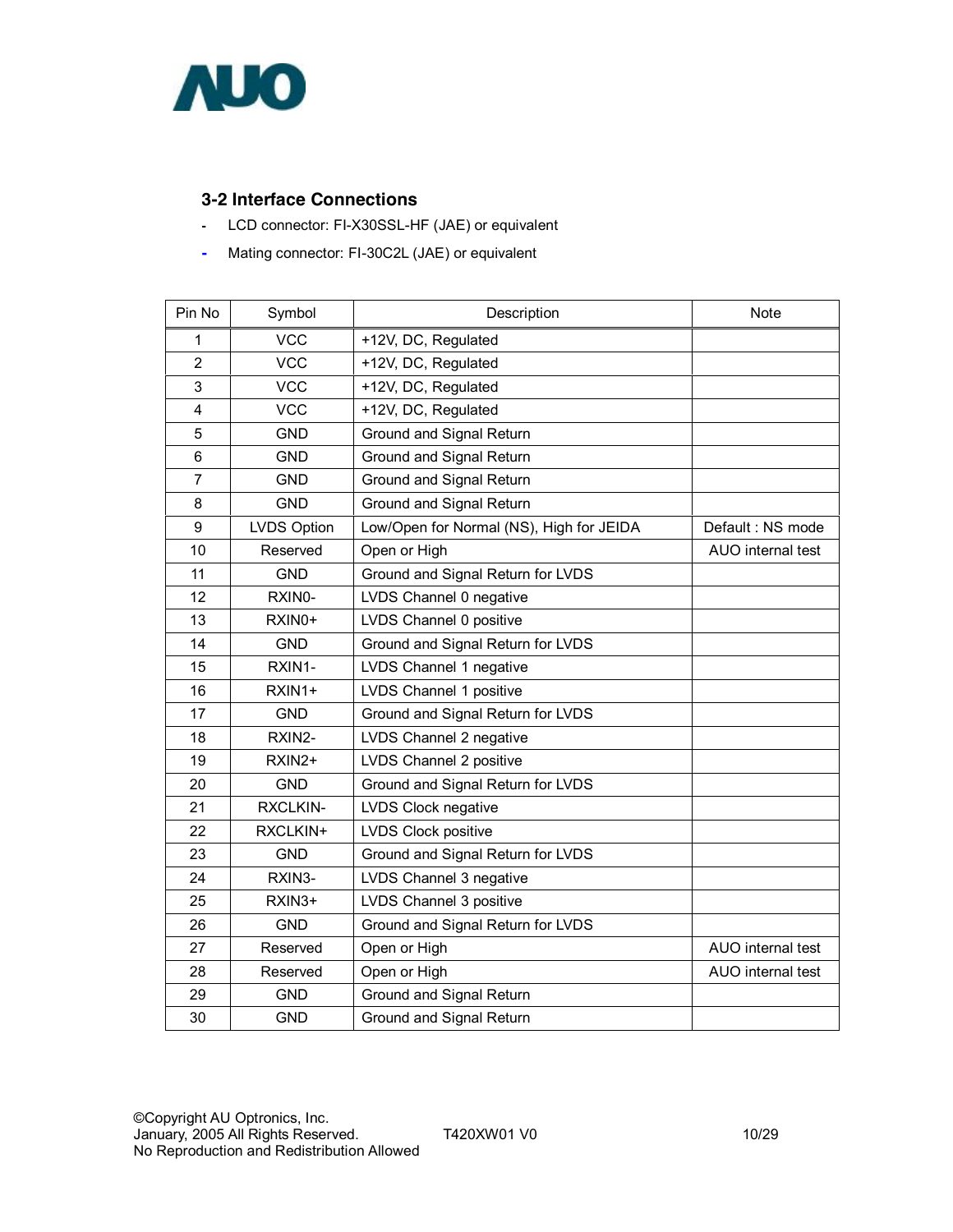

### **LVDS Option = HighË JEIDA**



### **LVDS Option = Low/OPENË NS**

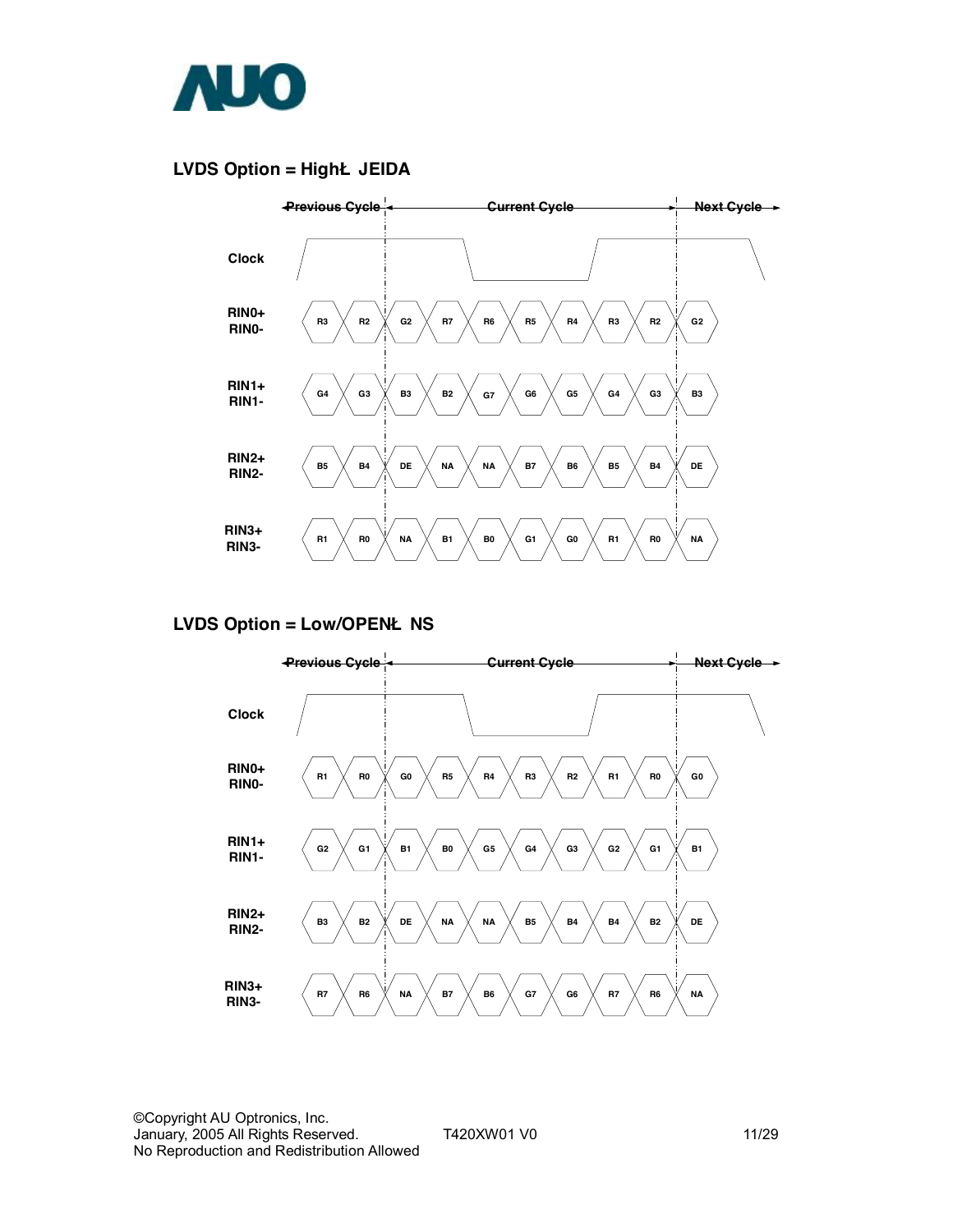

## **Backlight Connector Pin Configuration**

#### **1. Electrical specification**

| No             | <b>ITEM</b>                       | SYMBOL                   |            | CONDITION                                 | <b>MIN</b>   | <b>TYP</b>     | <b>MAX</b>     | <b>UNIT</b>      | Note         |
|----------------|-----------------------------------|--------------------------|------------|-------------------------------------------|--------------|----------------|----------------|------------------|--------------|
| 1              | Input Voltage                     | <b>V</b> <sub>DDB</sub>  |            |                                           | 22.8         | 24.0           | 26.4           | $V_{DC}$         |              |
| $\overline{2}$ | Input Current                     | $I_{\text{DDB}}$         |            | $V_{\text{DDB}} = 24V$<br>100% Brightness | 6.935        | 7.3            | 7.66           | $A_{DC}$         | $\mathbf{1}$ |
| 3              | Input Power                       | $P_{DDB}$                |            | $V_{\text{DDB}} = 24V$<br>100% Brightness | ---          | 175            | ---            | W                | 1            |
| $\overline{4}$ | Input inrush current              | <b>I</b> RUSH            |            | $V_{DDB} = 24V$<br>100% Brightness        | $---$        |                | 12             | $A_{DC}$         | 2            |
| 5              | Output Frequency                  | $F_{BL}$                 |            | $V_{\text{DDB}} = 24V$                    | ---          | 58             | $---$          | <b>kHz</b>       |              |
| 6              | <b>ON/OFF Control</b>             | V <sub>BLON</sub>        | ON         | $V_{\text{DDB}} = 24V$                    | 2.0          | ---            | 3.3            | $V_{DC}$         |              |
|                | Voltage                           |                          | <b>OFF</b> | $VDB=24V$                                 | 0.0          | $\overline{a}$ | 0.8            | $V_{DC}$         |              |
| $\overline{7}$ | <b>ON/OFF Control</b><br>Current  | I <sub>BLON</sub>        |            | $V_{DDB} = 24V$                           | $\mathbf{0}$ | ---            | $\overline{2}$ | mA <sub>DC</sub> |              |
| 8              | <b>External PWM</b>               | <b>EVPWM</b>             | <b>MAX</b> | ---                                       | 2.0          | $\overline{a}$ | 3.3            | $V_{DC}$         |              |
|                | Control Voltage                   |                          | <b>MIN</b> |                                           | $\Omega$     | ---            | 0.8            | $V_{DC}$         |              |
| 9              | <b>External PWM</b>               | <b>ElpwM</b>             | <b>MAX</b> | PWM=100%                                  | $\mathbf{0}$ | ---            | $\overline{2}$ | mA <sub>DC</sub> |              |
|                | <b>Control Current</b>            |                          | <b>MIN</b> | PWM=30%                                   | $\mathbf{0}$ | ---            | $\overline{2}$ | $mA_{DC}$        |              |
| 10             | <b>External PWM Duty</b><br>Ratio | <b>EDPWM</b>             |            |                                           | 30           |                | 100            | $\%$             |              |
| 11             | <b>External PWM</b><br>Frequency  | <b>EF</b> <sub>PWM</sub> |            |                                           | 150          | 180            | 300            | <b>Hz</b>        |              |

(Ta=25±5℃, Turn on for 45minutes)

Note 1 : VDIM/Open = 1.6V; PDIM = Open/High

Note 2 : Duration = 20 ms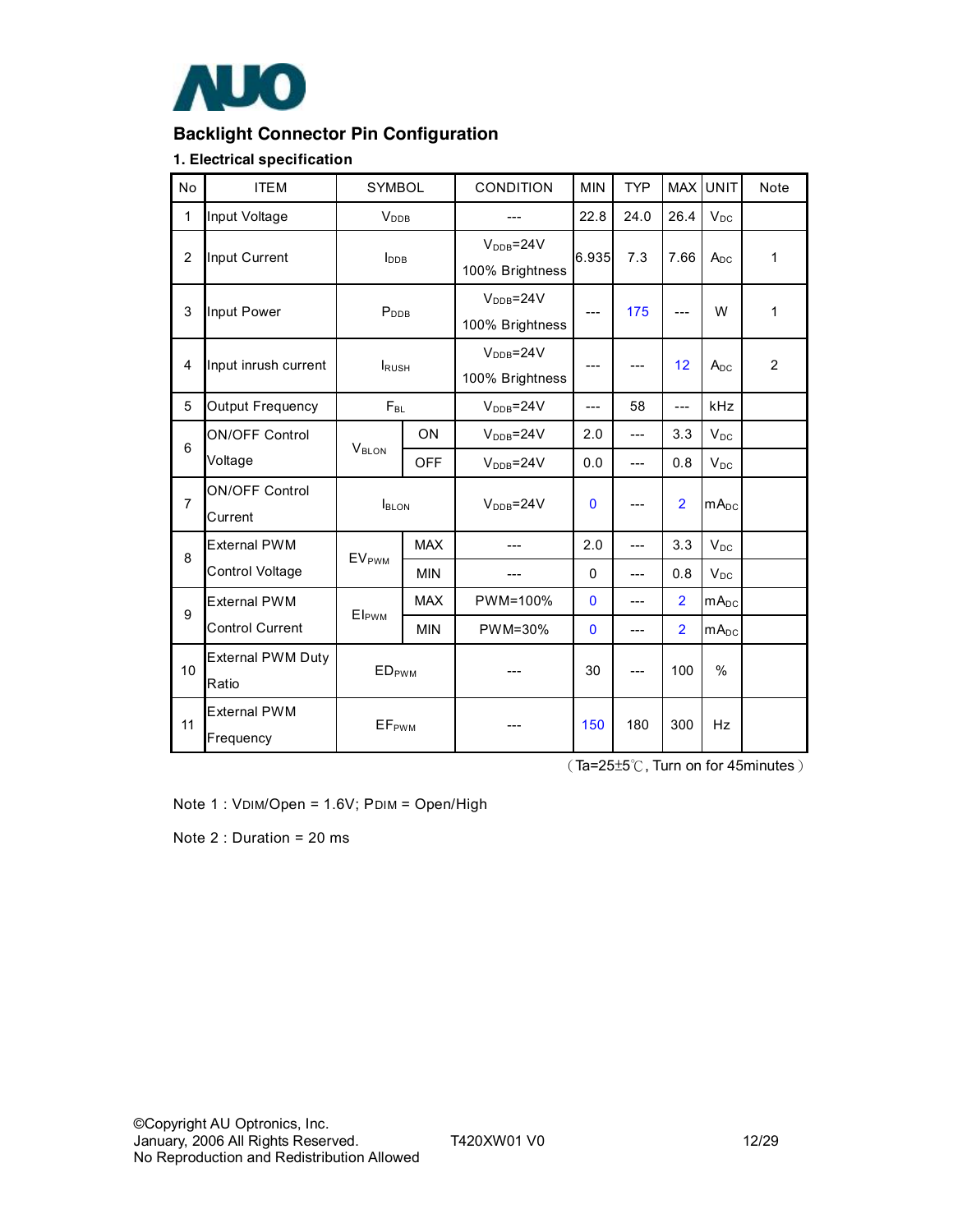

#### **2. Input specification**

Master Board:

Connector 1: S14B-PH-SM3-TB(JST) or equivalent

| Pin No         | Symbol                                  | Description                                                                        |
|----------------|-----------------------------------------|------------------------------------------------------------------------------------|
| 1              | <b>VDDB</b>                             | Operating Voltage Supply, +24V DC regulated                                        |
| 2              | <b>VDDB</b>                             | Operating Voltage Supply, +24V DC regulated                                        |
| 3              | <b>VDDB</b>                             | Operating Voltage Supply, +24V DC regulated                                        |
| 4              | <b>VDDB</b>                             | Operating Voltage Supply, +24V DC regulated                                        |
| 5              | <b>VDDB</b>                             | Operating Voltage Supply, +24V DC regulated                                        |
| 6              | <b>BLGND</b>                            | Ground and Current Return                                                          |
| $\overline{7}$ | <b>BLGND</b>                            | Ground and Current Return                                                          |
| 8              | <b>BLGND</b>                            | Ground and Current Return                                                          |
| 9              | <b>BLGND</b>                            | Ground and Current Return                                                          |
| 10             | <b>BLGND</b>                            | Ground and Current Return                                                          |
| 11             | VDIM $(ADM)^{(1)}$                      | GND: 80%; Open/1.6V: 100%; High (3.3V) 110%, Luminance                             |
| 12             | <b>VBLON</b>                            | BL On-Off: Open/High (3.3V) for BL On as default                                   |
| 13             | P <sub>DIM</sub> <sup>(2)</sup>         | External PWM/Analog Dimming Control input;<br>Open/High (3.3V, 100% Duty) for 100% |
| 14             | <b>PDIM</b><br>Selection <sup>(3)</sup> | GND: External PWM dimming;<br>Open/High: Analog dimming.                           |

- Note (1) VDIM is control signal for Inverter's output Power to Back Light Lamp Bulb. Input Signal should be able to control Amplitude of Inverter Output voltage. From 0V to 3.3V, Inverter Output Voltage should be able to vary to control Brightness of Lamp from 80% to 110% Luminescence variation. Approx. 1.6V might be 100% Luminance control point.
- Note (2) PDIM is PWM duty control Input for +3.3V TTL Level Signal. This Input Signal is Continuous Pulse Signal with +3.3V, TTL Level Signal Spec. If this is Open or +3.3V, 100% Duty (i.e. +3.3V, DC level), Back Light should perform 100% Luminance. Duty Ratio of this Input signal should be proportional relationship in certain range of control without any kind of inherent side effect like Waterfall effect on Screen. Guaranteed Duty Range and Dimming Ratio should be specified with supplementary measurement result.
- Note (3) 14 Pin is selection pin for PWM control method; if this pin is connected to GND, P DIM input of 13<sup>th</sup> Pin should have Logic Level Duty Signal for PWM control. If this is set to High or Open, 13<sup>th</sup> Pin should have DC level signal therefore the Inverter should have Saw Tooth Wave Generator to generate internal PWM signal. Default setting is "Analog", means when it is "Not Connected",  $13<sup>th</sup>$  pin of PWM control should be have DC Level signal for PWM.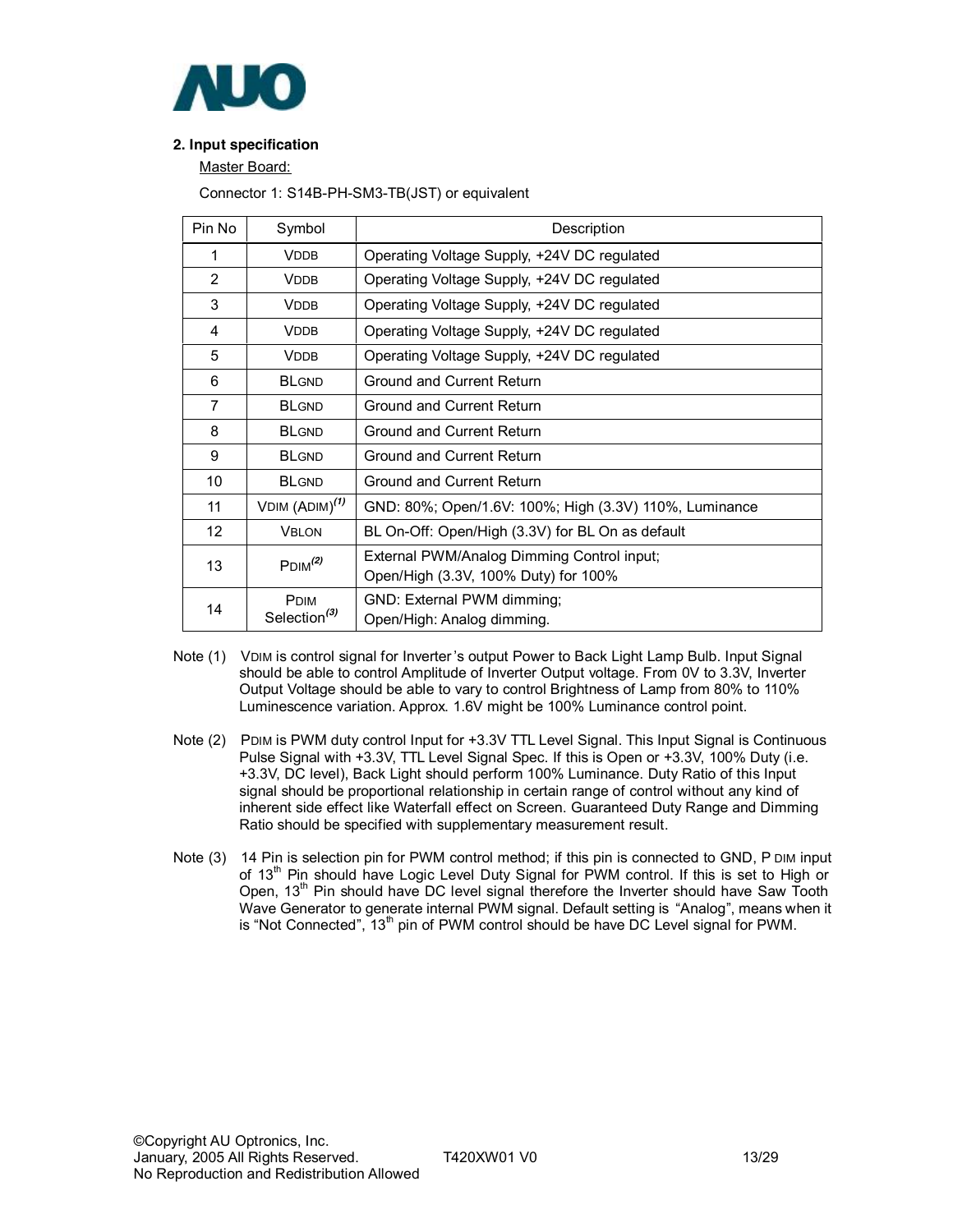

Slave Board:

Connector 2: S12B-PH-SM3-TB(JST) or equivalent

| Pin No         | Symbol       | Description                                 |
|----------------|--------------|---------------------------------------------|
|                | <b>VDDB</b>  | Operating Voltage Supply, +24V DC regulated |
| 2              | <b>VDDB</b>  | Operating Voltage Supply, +24V DC regulated |
| 3              | <b>VDDB</b>  | Operating Voltage Supply, +24V DC regulated |
| 4              | <b>VDDB</b>  | Operating Voltage Supply, +24V DC regulated |
| 5              | <b>VDDB</b>  | Operating Voltage Supply, +24V DC regulated |
| 6              | <b>BLGND</b> | Ground and Current Return                   |
| $\overline{7}$ | <b>BLGND</b> | Ground and Current Return                   |
| 8              | <b>BLGND</b> | Ground and Current Return                   |
| 9              | <b>BLGND</b> | Ground and Current Return                   |
| 10             | <b>BLGND</b> | Ground and Current Return                   |
| 11             | NC.          |                                             |
| 12             | NC.          |                                             |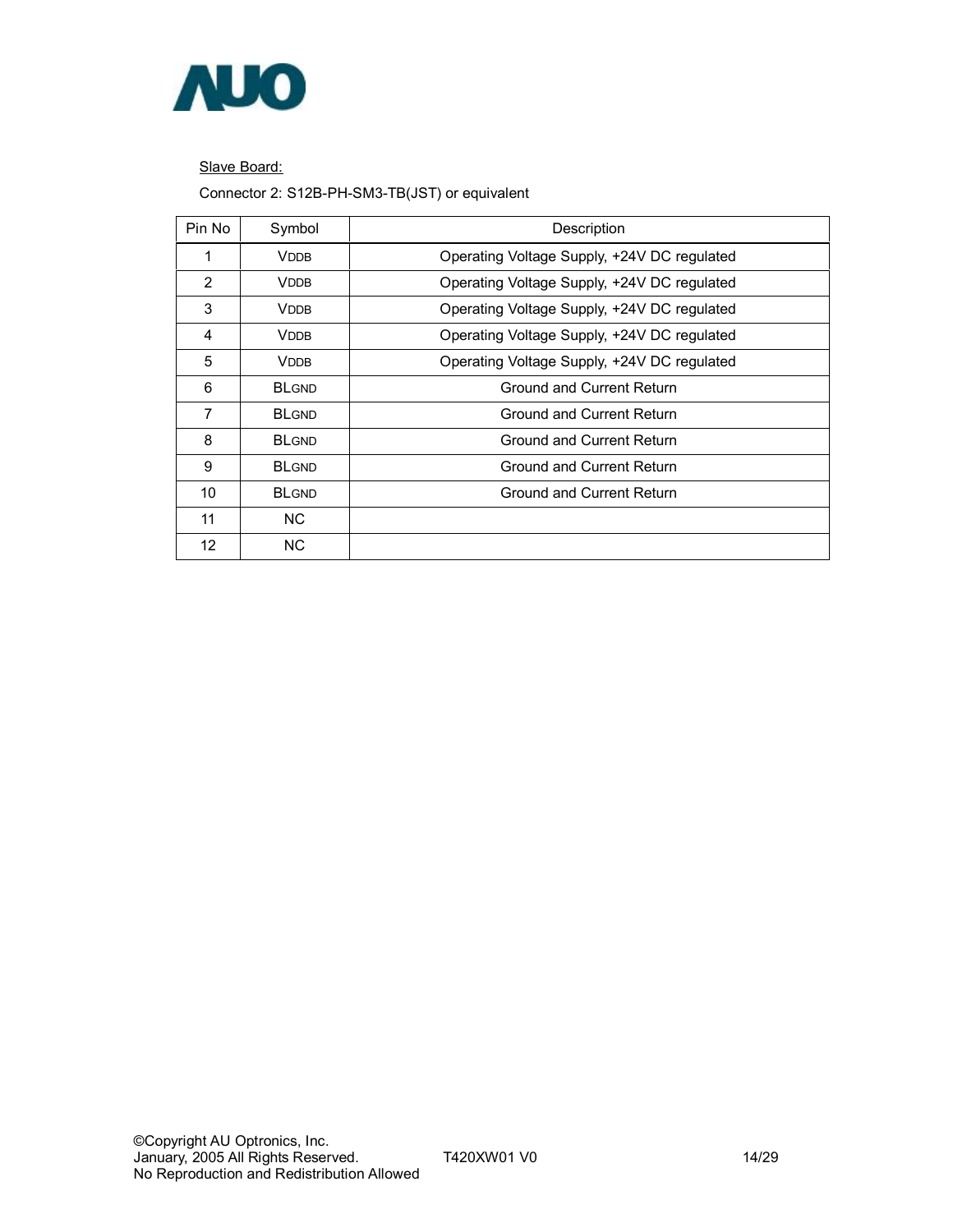

## **3-3 Signal Timing Specifications**

This is the signal timing required at the input of the User connector. All of the interface signal timing should be satisfied with the following specifications for it 's proper operation.

Timing Table (DE only Mode)

Vertical Frequency Range A (60Hz)

| Signal                     | <b>Item</b> | Symbol      | Min   | <b>Type</b> | Max   | Unit        |
|----------------------------|-------------|-------------|-------|-------------|-------|-------------|
|                            | Period      | Tv          | 789   |             | 822   | Th          |
|                            | Active      | Tdisp $(v)$ |       | 768         |       | Th          |
| <b>Vertical Section</b>    | Blanking    | Tblk $(v)$  | 21    |             | 54    | Th          |
|                            | Period      | Th          | 1414  |             | 1722  | <b>Tclk</b> |
|                            | Active      | Tdisp (h)   |       | 1366        |       | <b>Tclk</b> |
| <b>Horizontal Section</b>  | Blanking    | Tblk (h)    | 48    |             | 356   | <b>Tclk</b> |
| Clock                      | Period      | <b>CLK</b>  | 11.36 |             | 15.38 | ns          |
|                            | Frequency   | Freq        | 65    |             | 88    | MHz         |
| Vertical Frequency         | Frequency   | Vs          | 58    | 60          | 62    | Hz          |
| <b>Horizntal Frequency</b> | Frequency   | Hs          | 45.76 |             | 50.96 | <b>KHz</b>  |

Vertical Frequency Range B (50Hz)

| Signal                     | Item            | Symbol      | Min   | <b>Type</b> | Max   | Unit        |
|----------------------------|-----------------|-------------|-------|-------------|-------|-------------|
|                            | Period          | Tv          | 789   |             | 822   | Th          |
|                            | Active          | Tdisp $(v)$ |       | 768         |       | Th          |
| <b>Vertical Section</b>    | <b>Blanking</b> | Tblk $(v)$  | 21    |             | 54    | Th          |
|                            | Period          | Th          | 1414  |             | 1722  | <b>Tclk</b> |
|                            | Active          | Tdisp (h)   |       | 1366        |       | <b>Tclk</b> |
| <b>Horizontal Section</b>  | Blanking        | Tblk (h)    | 48    |             | 356   | <b>Tclk</b> |
| Clock                      | Period          | CLK.        | 13.51 |             | 18.52 | ns          |
|                            | Frequency       | Freg        | 54    |             | 74    | <b>MHz</b>  |
| Vertical Frequency         | Frequency       | Vs          | 48    | 50          | 52    | Hz          |
| <b>Horizntal Frequency</b> | Frequency       | Hs          | 37.87 |             | 42.74 | <b>KHz</b>  |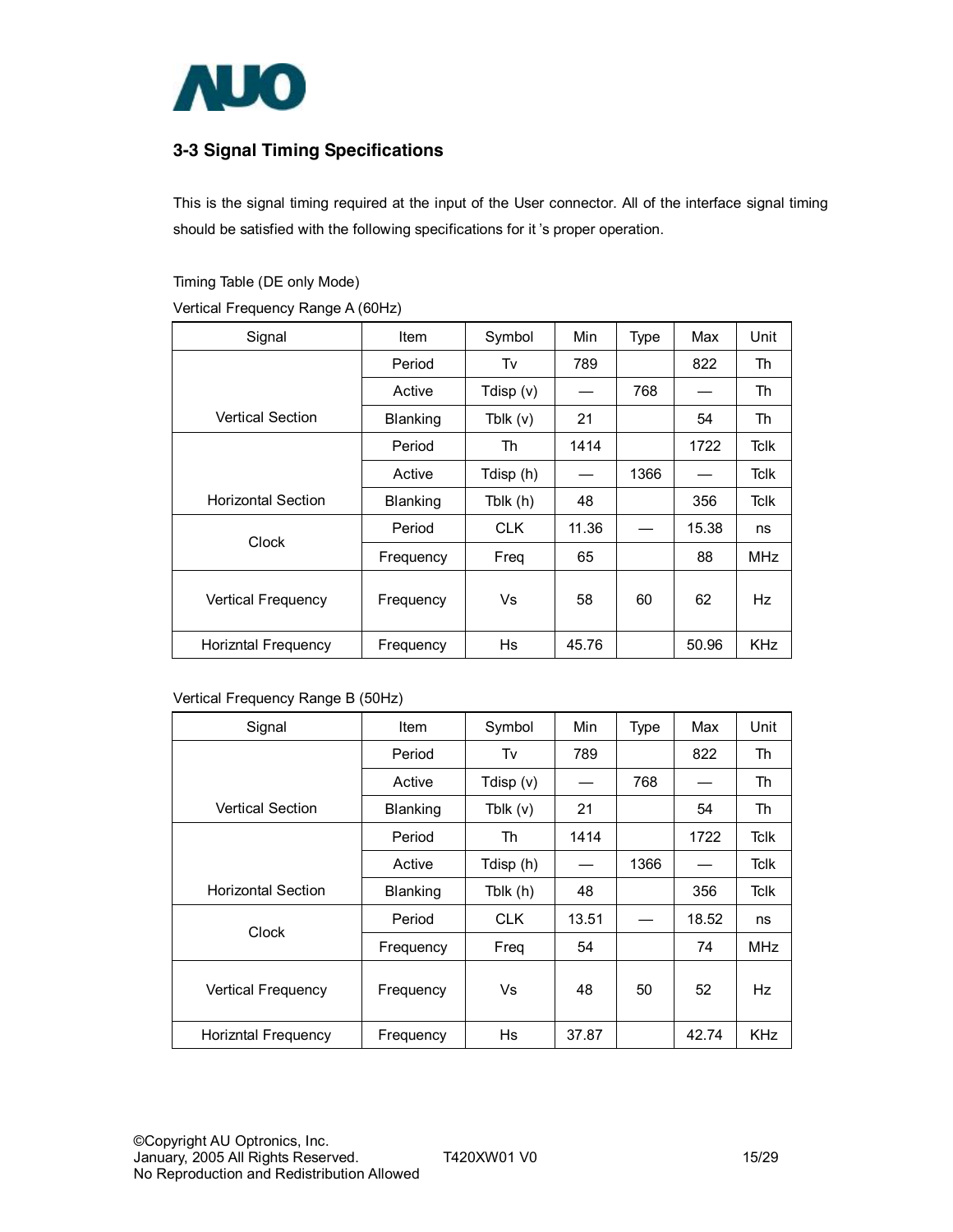

## **3-4 Signal Timing Waveforms**



©Copyright AU Optronics, Inc. January, 2006 All Rights Reserved. T420XW01 V0 16/29 No Reproduction and Redistribution Allowed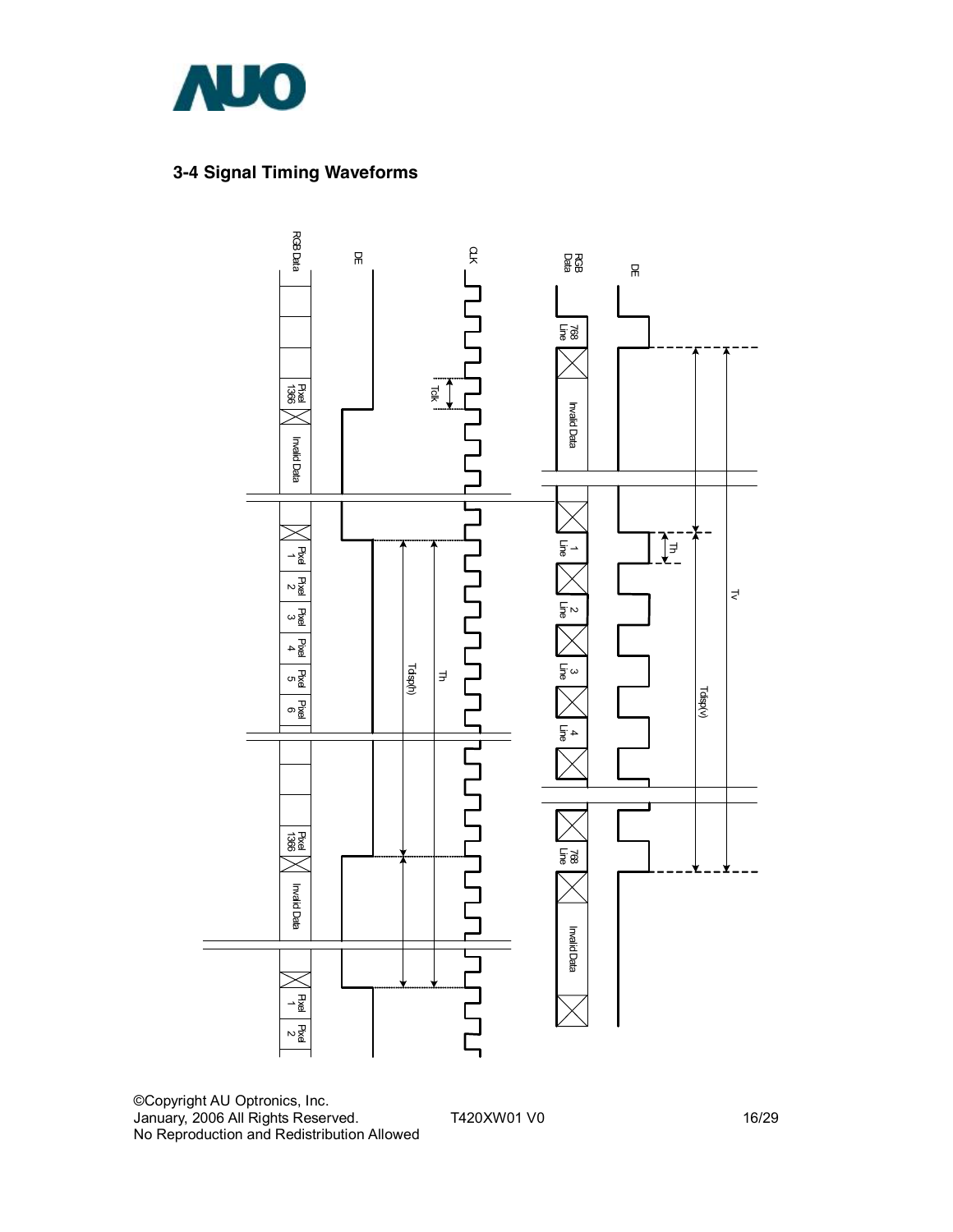

## **3-5 Color Input Data Reference**

The brightness of each primary color (red, green and blue) is based on the 8 bit gray scale data input for the color; the higher the binary input, the brighter the color. The table below provides a reference for color versus data input.

|              |                   | Input Color Data |             |                |             |             |                  |                |              |              |             |             |             |                |             |                |             |                |                |                |                  |                |             |                |                |
|--------------|-------------------|------------------|-------------|----------------|-------------|-------------|------------------|----------------|--------------|--------------|-------------|-------------|-------------|----------------|-------------|----------------|-------------|----------------|----------------|----------------|------------------|----------------|-------------|----------------|----------------|
| Color        |                   |                  |             | <b>RED</b>     |             |             |                  |                | <b>GREEN</b> |              |             |             |             | <b>BLUE</b>    |             |                |             |                |                |                |                  |                |             |                |                |
|              |                   | <b>MSB</b>       |             |                |             |             |                  |                | LSB MSB      |              |             |             |             |                |             |                | <b>LSB</b>  | <b>MSB</b>     |                |                |                  |                |             |                | <b>LSB</b>     |
|              |                   |                  | $R7$ $R6$   | R <sub>5</sub> | R4 R3 R2 R1 |             |                  |                |              |              | R0 G7 G6 G5 |             | G4          | G <sub>3</sub> |             |                | G2 G1 G0 B7 |                | <b>B6 B5</b>   |                | <b>B4</b>        | B <sub>3</sub> | <b>B2</b>   | B <sub>1</sub> | B <sub>0</sub> |
|              | <b>Black</b>      | 0                | $\mathbf 0$ | $\pmb{0}$      | $\mathbf 0$ | $\mathbf 0$ | $\mathbf 0$      | $\mathbf 0$    | $\mathbf 0$  | 0            | $\mathbf 0$ | $\mathbf 0$ | $\mathbf 0$ | $\pmb{0}$      | $\mathbf 0$ | $\mathbf 0$    | $\pmb{0}$   | $\pmb{0}$      | $\mathbf 0$    | 0              | $\mathbf 0$      | 0              | 0           | $\mathbf 0$    | $\mathbf 0$    |
|              | Red(255)          | 1                | 1           | 1              | 1           | 1           | İ<br>1           | 1              | 1            | 0            | $\mathbf 0$ | $\mathbf 0$ | 0           | $\mathbf 0$    | $\mathbf 0$ | 0<br>I         | $\mathbf 0$ | $\mathbf 0$    | $\mathbf 0$    | $\mathbf 0$    | į<br>$\mathbf 0$ | $\mathbf 0$    | $\pmb{0}$   | $\Omega$       | $\mathbf 0$    |
|              | Green(255)        | 0                | $\mathbf 0$ | $\mathbf 0$    | $\mathbf 0$ | $\mathbf 0$ | $\mathbf 0$      | $\mathbf 0$    | 0            | 1            | 1           | 1           | 1           | 1              | 1           | 1              | 1           | $\mathbf 0$    | $\mathbf 0$    | $\mathbf 0$    | 0                | $\mathbf 0$    | 0           | $\mathbf 0$    | $\mathbf 0$    |
| Basic        | Blue(255)         | 0                | 0           | $\pmb{0}$      | 0           | 0           | 0                | $\pmb{0}$      | 0            | 0            | 0           | $\pmb{0}$   | 0           | $\pmb{0}$      | $\mathbf 0$ | 0              | 0           | 1              | 1              | 1              | 1                | 1              | 1           | 1              | $\mathbf{1}$   |
| Color        | Cyan              | 0                | $\mathbf 0$ | $\mathbf 0$    | 0           | 0           | $\mathbf 0$      | $\mathbf 0$    | 0            | $\mathbf{1}$ | 1           | 1           | 1           | 1              | $\mathbf 1$ | 1              | 1           | $\overline{1}$ | $\overline{1}$ | 1              | 1                | 1              | 1           | 1              | 1              |
|              | Magenta           | 1                | 1           | $\mathbf 1$    | 1           | 1           | $\mathbf 1$<br>Î | 1              | 1            | 0            | $\mathbf 0$ | $\pmb{0}$   | $\mathbf 0$ | $\pmb{0}$      | $\pmb{0}$   | $\mathbf 0$    | 0           | $\mathbf{1}$   | 1              | 1              | 1<br>Ī           | $\mathbf 1$    | 1           | 1              | 1              |
|              | Yellow            | 1                | 1           | 1              | 1           | 1           | 1                | 1              | 1            | $\mathbf{1}$ | 1           | 1           | 1           | 1              | $\mathbf 1$ | 1              | 1           | $\mathbf 0$    | $\mathbf 0$    | $\mathbf 0$    | 0                | 0              | 0           | $\mathbf 0$    | 0              |
|              | White             | 1                | 1           | 1              | 1           | 1           | 1                | 1              | 1            | 1            | 1           | 1           | 1           | 1              | 1           | 1              | 1           | 1              | 1              | 1              | 1                | 1              | 1           | 1              | $\mathbf{1}$   |
|              | RED(000)          | 0                | 0           | 0              | 0           | 0           | 0                | 0              | 0            | 0            | $\mathbf 0$ | 0           | 0           | 0              | $\mathbf 0$ | 0              | 0           | 0              | 0              | 0              | 0                | 0              | 0           | 0              | $\pmb{0}$      |
|              | RED(001)          | 0                | 0           | $\mathbf 0$    | 0           | $\mathbf 0$ | $\mathbf 0$      | $\overline{0}$ | 1            | $\mathbf 0$  | $\Omega$    | $\mathbf 0$ | 0           | $\mathbf 0$    | $\mathbf 0$ | $\overline{0}$ | $\mathbf 0$ | $\mathbf 0$    | $\Omega$       | 0              | $\Omega$         | 0              | 0           | $\mathbf 0$    | $\mathbf 0$    |
| <b>RED</b>   |                   |                  |             |                |             |             |                  |                |              |              |             |             |             |                |             |                |             |                |                |                |                  |                |             |                |                |
|              | RED(254)          | 1                | 1           | 1              | 1           | 1           | $\mathbf 1$      | 1              | $\mathbf 0$  | 0            | $\mathbf 0$ | $\mathbf 0$ | $\mathbf 0$ | $\mathbf 0$    | $\mathbf 0$ | $\mathbf 0$    | $\mathbf 0$ | $\mathbf 0$    | $\mathbf 0$    | 0              | $\mathbf 0$      | $\mathbf 0$    | 0           | $\Omega$       | $\Omega$       |
|              | <b>RED(255)</b>   | $\mathbf{1}$     | 1           | $\mathbf{1}$   | 1           | $\mathbf 1$ | I<br>1           | $\mathbf{1}$   | 1            | 0            | $\mathbf 0$ | $\mathbf 0$ | $\mathbf 0$ | $\pmb{0}$      | $\mathbf 0$ | $\mathsf 0$    | $\mathbf 0$ | 0              | $\mathbf 0$    | $\mathbf 0$    | $\mathsf 0$<br>Ī | $\pmb{0}$      | $\pmb{0}$   | $\pmb{0}$      | $\mathbf 0$    |
|              | GREEN(000)        | 0                | 0           | $\pmb{0}$      | 0           | 0           | 0                | 0              | 0            | 0            | 0           | 0           | 0           | 0              | $\mathbf 0$ | 0              | $\mathbf 0$ | 0              | 0              | 0              | 0                | 0              | 0           | 0              | $\pmb{0}$      |
|              | GREEN(001)        | $\mathbf 0$      | 0           | $\mathbf 0$    | 0           | $\mathbf 0$ | $\mathbf 0$      | $\mathbf 0$    | $\Omega$     | 0            | $\Omega$    | $\mathbf 0$ | $\mathbf 0$ | $\mathbf 0$    | $\mathbf 0$ | 0              | 1           | $\overline{0}$ | $\mathbf{0}$   | $\overline{0}$ | 0                | $\mathbf 0$    | $\mathbf 0$ | 0              | $\mathbf 0$    |
| <b>GREEN</b> |                   |                  |             |                |             |             |                  |                |              |              |             |             |             |                |             |                |             |                |                |                |                  |                |             |                |                |
|              | <b>GREEN(254)</b> | 0                | $\mathbf 0$ | $\mathbf 0$    | 0           | $\mathbf 0$ | $\mathbf 0$      | $\mathbf 0$    | $\mathbf 0$  | $\mathbf{1}$ | 1           | 1           | 1           | 1              | 1           | 1<br>I         | 0           | $\mathbf 0$    | $\mathbf 0$    | $\mathbf 0$    | $\mathbf 0$<br>I | $\pmb{0}$      | $\pmb{0}$   | $\mathbf 0$    | $\mathbf 0$    |
|              | <b>GREEN(255)</b> | $\mathbf 0$      | $\pmb{0}$   | $\pmb{0}$      | $\pmb{0}$   | 0           | $\pmb{0}$        | $\mathbf 0$    | 0            | 1            | 1           | 1           | 1           | 1              | 1           | 1              | 1           | $\mathbf 0$    | $\mathbf 0$    | $\mathbf 0$    | $\mathbf 0$      | $\pmb{0}$      | 0           | $\pmb{0}$      | 0              |
|              | <b>BLUE(000)</b>  | 0                | 0           | $\pmb{0}$      | 0           | 0           | 0                | 0              | 0            | 0            | 0           | 0           | 0           | 0              | 0           | 0              | 0           | 0              | 0              | 0              | 0                | 0              | 0           | 0              | $\mathbf 0$    |
|              | <b>BLUE(001)</b>  | 0                | 0           | $\mathbf 0$    | 0           | $\mathbf 0$ | $\mathbf 0$      | $\mathbf 0$    | 0            | $\mathbf 0$  | $\Omega$    | $\mathbf 0$ | 0           | $\mathbf 0$    | $\mathbf 0$ | $\mathbf 0$    | 0           | $\mathbf 0$    | $\overline{0}$ | 0              | $\Omega$         | 0              | $\mathbf 0$ | $\mathbf 0$    | 1              |
| <b>BLUE</b>  |                   |                  |             |                |             |             |                  |                |              |              |             |             |             |                |             |                |             |                |                |                |                  |                |             |                |                |
|              | <b>BLUE(254)</b>  | $\Omega$         | 0           | $\mathbf{0}$   | $\Omega$    | $\mathbf 0$ | $\Omega$         | $\mathbf 0$    | $\mathbf 0$  | 0            | $\mathbf 0$ | $\mathbf 0$ | $\mathbf 0$ | $\mathbf 0$    | $\mathbf 0$ | $\mathbf 0$    | $\mathbf 0$ | $\mathbf{1}$   | $\mathbf{1}$   | $\mathbf 1$    | $\mathbf 1$      | 1              | 1           | 1              | $\Omega$       |
|              | <b>BLUE(255)</b>  | 0                | 0           | 0              | 0           | 0           | $\mathsf 0$      | $\mathbf 0$    | 0            | $\mathbf 0$  | 0           | 0           | 0           | 0              | 0           | $\mathbf 0$    | 0           | 1              | 1              | 1              | 1                | 1              | 1           | 1              | 1              |

## COLOR DATA REFERENCE

©Copyright AU Optronics, Inc. January, 2006 All Rights Reserved. T420XW01 V0 17/29 No Reproduction and Redistribution Allowed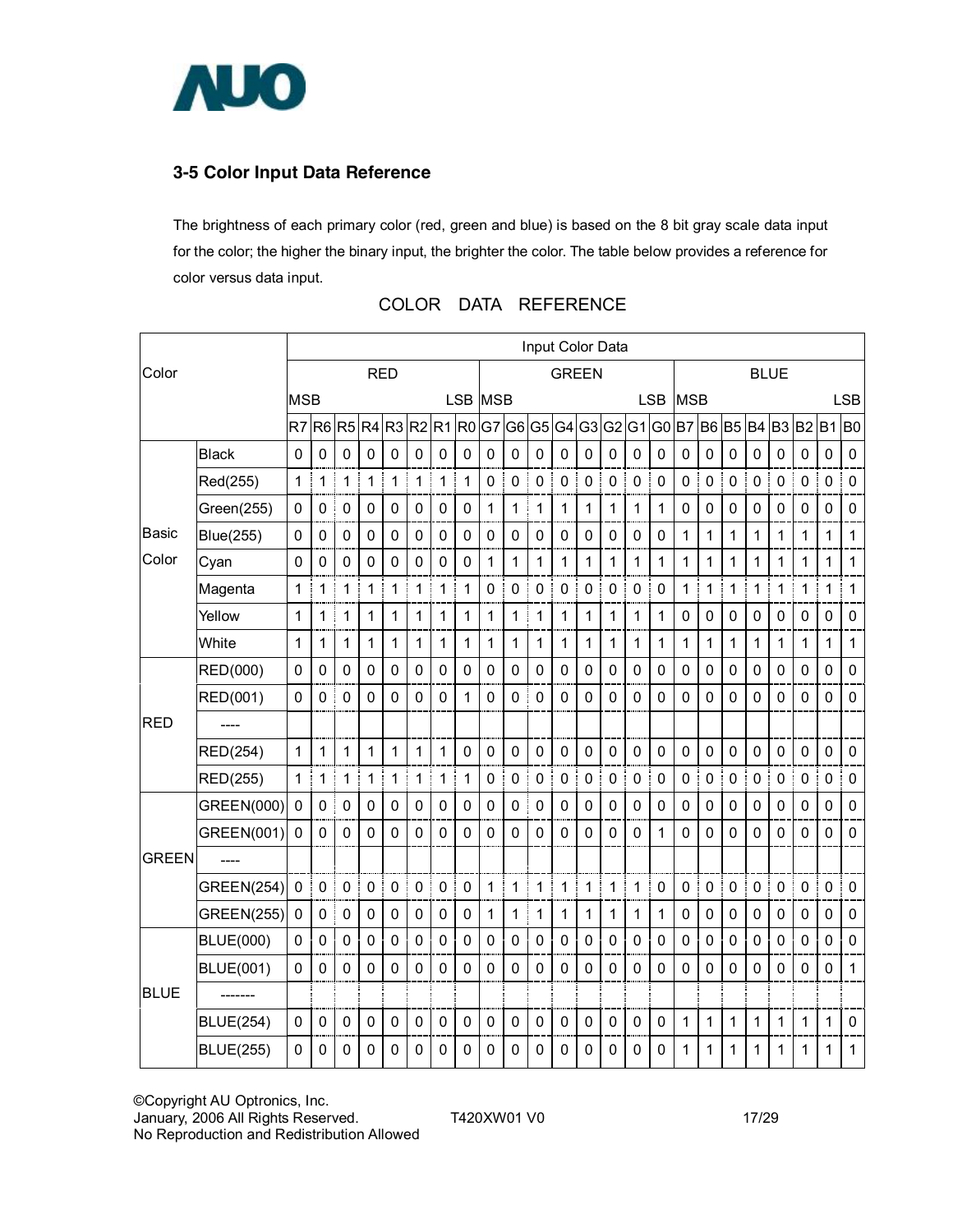

### **3-6 Power Sequence**

#### **1. Power sequence of panel**



|           |               | Units                    |      |           |
|-----------|---------------|--------------------------|------|-----------|
| Parameter | Min.          | Typ.                     | Max. |           |
| t1        | 400           |                          | 1000 | <b>us</b> |
| t2        | 20            | -                        | 50   | ms        |
| t3        | 700 or (200)* | -                        | ٠    | ms        |
| t4        | 200           | -                        |      | ms        |
| t5        | 50            | $\overline{\phantom{0}}$ |      | ms        |
| t6        | 0.47          | -                        | 30   | ms        |
| t7        |               | $\overline{\phantom{0}}$ |      | s         |

\* : If t3=200ms, input black signal till 700ms from system is necessary. In case of t3<200ms, the abnormal display will be happened. But it will not damage timing controller.

Apply the lamp voltage within the LCD operating range. When the backlight turns on before the LCD operation or the LCD turns off before the backlight turns off, the display may momentarily become abnormal.

**Caution :** The above on/off sequence should be applied to avoid abnormal function in the display. In case of handling, make sure to turn off the power when you plug the cable into the input connector or pull the cable out of the connector.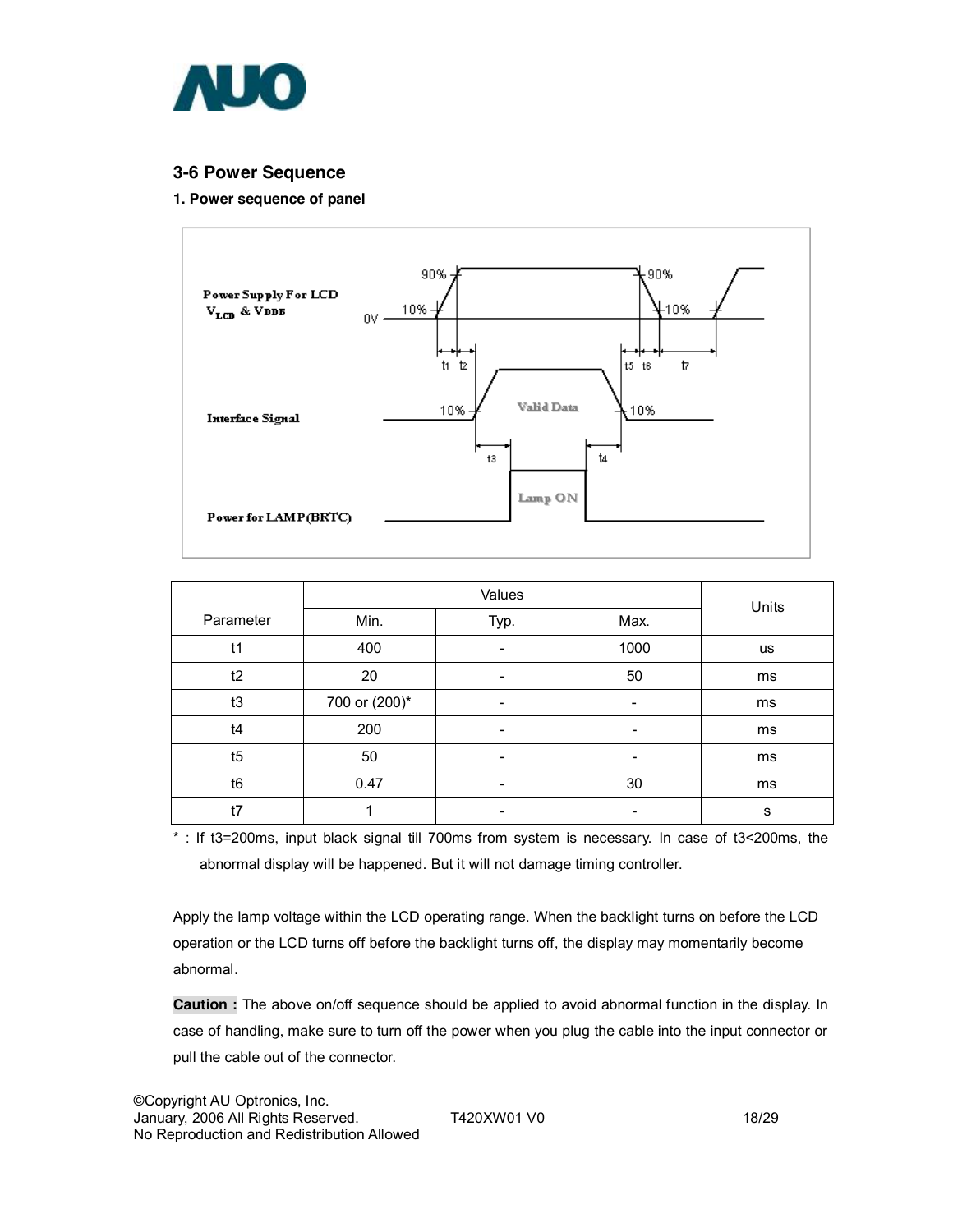

#### **2. Power sequence of inverter**





| Parameter |      | Units |      |    |
|-----------|------|-------|------|----|
|           | Min. | Typ.  | Max. |    |
| Τ1        | 20   | -     | -    | ms |
| T2        | 500  | -     | -    | ms |
| T3        |      | -     | -    | ms |
| T4        |      | -     | -    | ms |
| T5        |      |       | 10   | ms |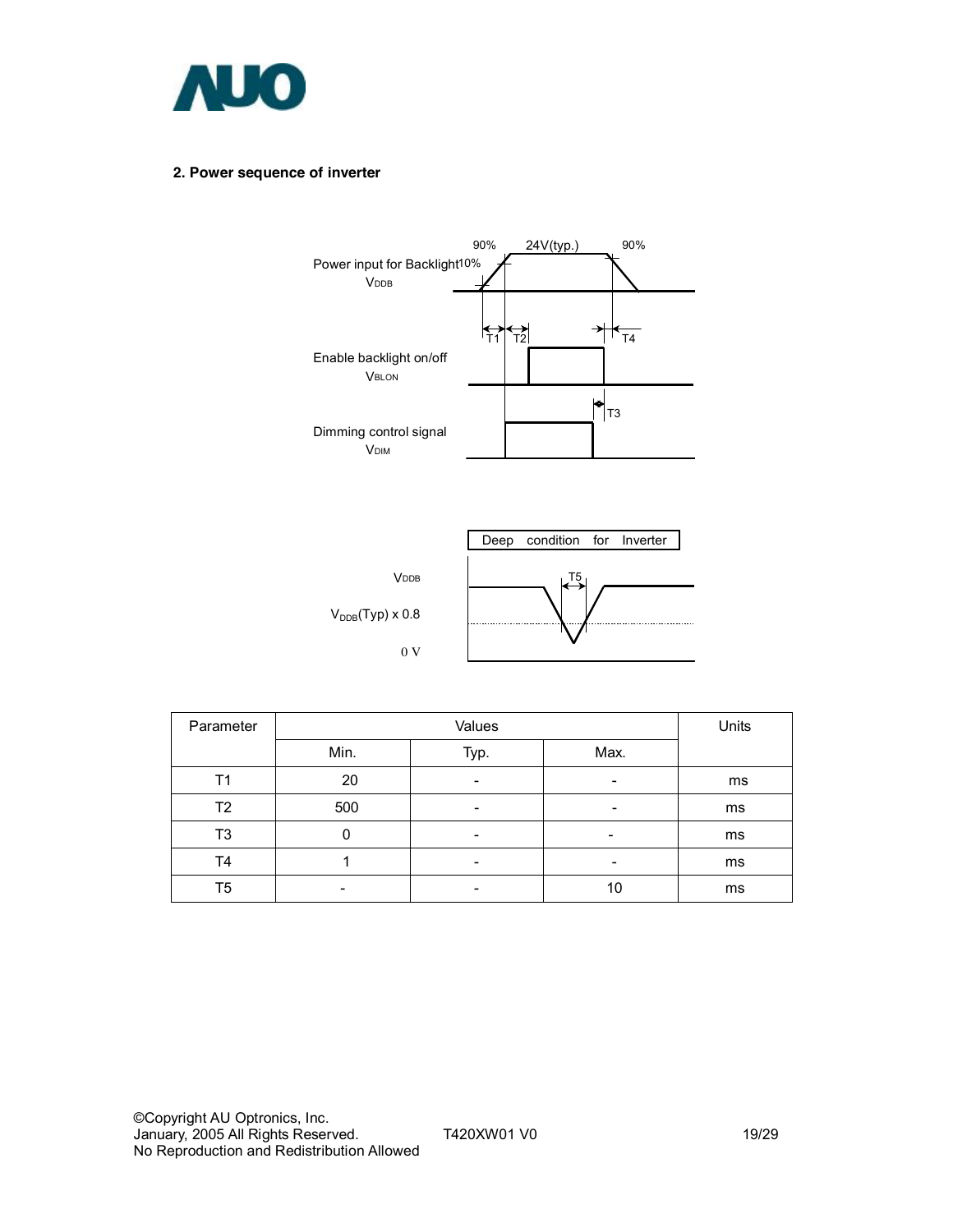

# **4. Optical Specification**

Optical characteristics are determined after the unit has been 'ON' and stable for approximately 45 minutes in a dark environment at 25℃. The values specified are at an approximate distance 50cm from the LCD surface at a viewing angle of  $\Phi$  and  $\theta$  equal to 0°.



**Fig.4-1 Optical measurement equipment and method** 

| <b>Parameter</b>                       | <b>Symbol</b> |                        |                | <b>Values</b> |                | <b>Units</b> | <b>Notes</b>    |                    |
|----------------------------------------|---------------|------------------------|----------------|---------------|----------------|--------------|-----------------|--------------------|
|                                        |               |                        |                | Min.          | Typ.           | Max.         |                 |                    |
| <b>Contrast Ratio</b>                  |               | <b>CR</b>              |                | 1000          | 1200           |              |                 | 1                  |
| Surface Luminance, white               |               | <b>LWH</b>             |                | 400           | 500            |              | $\text{cd/m}^2$ | $\overline{2}$     |
| Luminance Variation                    |               | $\delta$ white $1$ 9 p |                |               |                | 1.3          |                 | 3                  |
| Response Time (Average)                |               | T $\gamma$             |                |               | 8              |              | ms              | 4,5 (Gray to Gray) |
|                                        | Rise Time     | Tr                     |                |               | 15             |              | ms              |                    |
|                                        | Decay Time    | <b>Tf</b>              |                |               | $5\phantom{1}$ |              | ms              |                    |
| <b>Color Coordinates</b>               |               |                        |                |               |                |              |                 |                    |
|                                        | <b>RED</b>    | $R_X$                  |                |               | 0.640          |              |                 |                    |
|                                        | $R_Y$         |                        |                |               | 0.330          |              |                 |                    |
| <b>GREEN</b>                           |               | $G_X$<br>$G_Y$         |                | $Typ.-0.03$   | 0.270          |              |                 |                    |
|                                        |               |                        |                |               | 0.600          | $Typ.+0.03$  |                 |                    |
|                                        | <b>BLUE</b>   |                        | $B_X$<br>$B_Y$ |               | 0.150          |              |                 |                    |
|                                        |               |                        |                |               | 0.060          |              |                 |                    |
|                                        | <b>WHITE</b>  | $W_X$                  |                |               | 0.280          |              |                 |                    |
|                                        |               | $W_Y$                  |                |               | 0.290          |              |                 |                    |
| <b>Viewing Angle</b>                   |               |                        |                |               |                |              |                 | Contrast Ratio>10  |
| x axis, right( $\varphi = 0^{\circ}$ ) |               | $\theta_{\rm r}$       |                |               | 89             |              | Degree          | 6                  |
| x axis, left( $\varphi$ =180°)         |               | $\theta_1$             |                |               | 89             |              |                 |                    |
| y axis, up( $\varphi$ =90°)            |               | $\theta$ u             |                |               | 89             |              |                 |                    |
| y axis, down ( $\varphi = 0^{\circ}$ ) |               | $\theta$ d             |                |               | 89             |              |                 |                    |

©Copyright AU Optronics, Inc. January, 2006 All Rights Reserved. T420XW01 V0 20/29 No Reproduction and Redistribution Allowed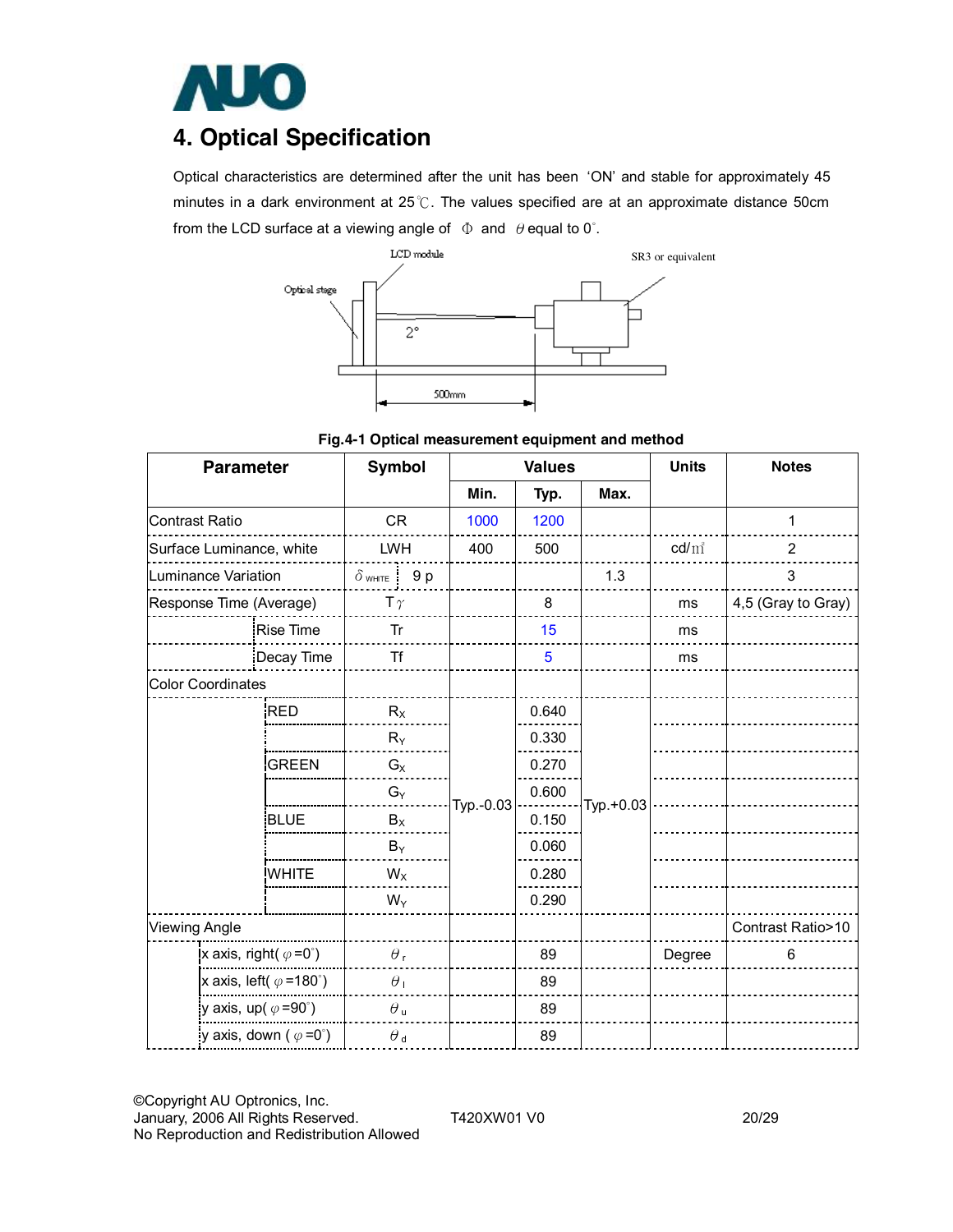

Note:

1. Contrast Ratio (CR) is defined mathematically as:

Contrast ratio (CR)=  $\frac{\text{Brighness on the "white" state}}{\text{Brighness on the "black" state}}$ 

2. Surface luminance is luminance value at point 1 across the LCD surface 50cm from the surface with all pixels displaying white. From more information see Fig. 4-2. When V DDB = 24V, IDDB = TBD.  $L_{WH}$ = $L_{on1}$ , Where  $L_{on1}$  is the luminance with all pixels displaying white at center 1 location.



3. The variation in surface luminance,  $\delta$  w<sub>HITE</sub> is defined under 100% brightness as:  $\delta$  white (9P)=Maximum(L<sub>on1</sub>, L<sub>on2</sub>,...,L<sub>on9</sub>)/Minimum(L<sub>on1</sub>, L<sub>on2</sub>,...L<sub>on9</sub>)

4. Response time is the time required for the display to transition from white(L255) to black(L0) (Decay Time,  $Tr_D=Tr$ ) and from black(L0) to white(L255) (Rise Time,  $Tr_R=Tr$ ). For additional information see Fig. 4-3.



**Fig.4-3 Response time** 

©Copyright AU Optronics, Inc. January, 2006 All Rights Reserved. T420XW01 V0 21/29 No Reproduction and Redistribution Allowed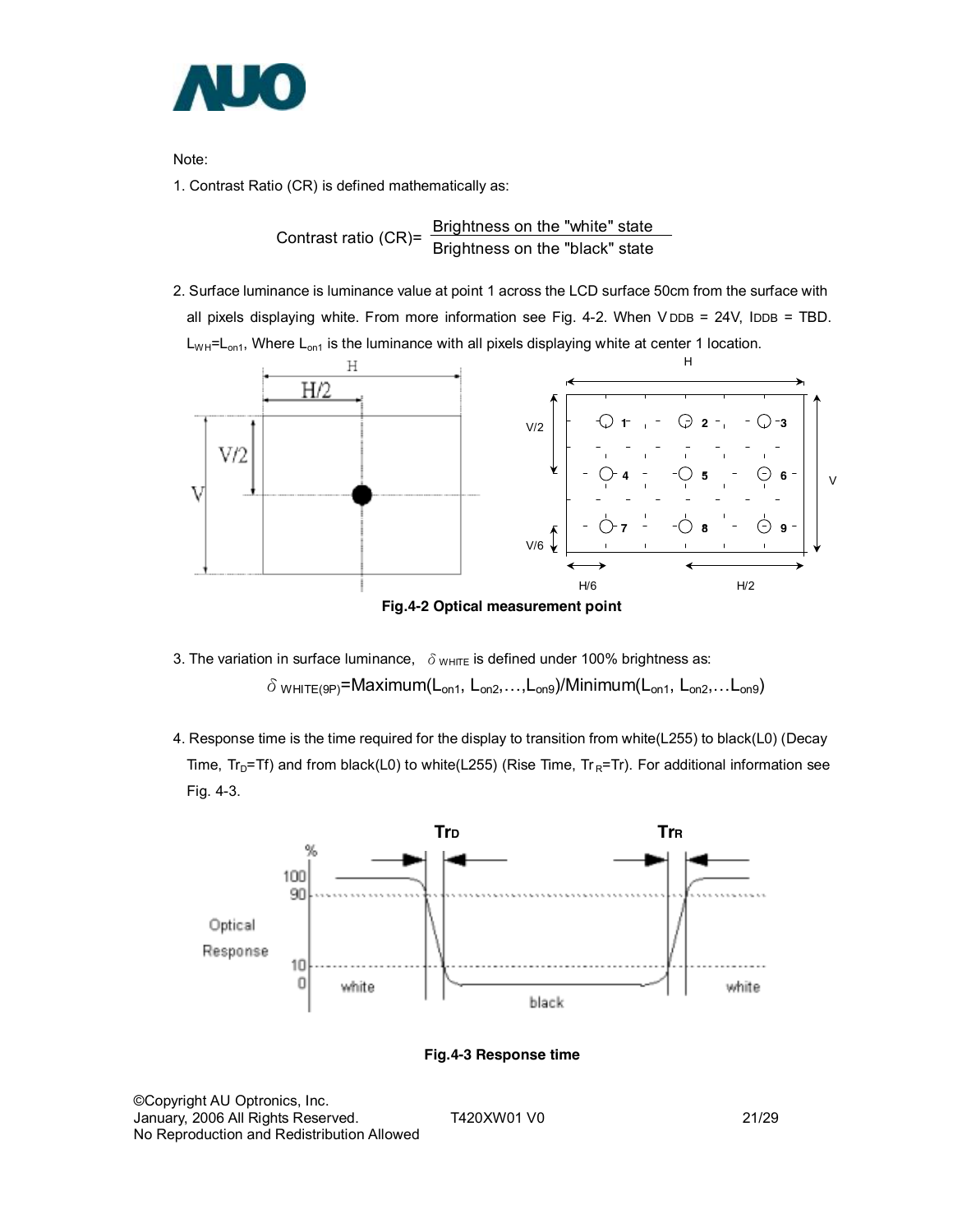

5. The response time is defined as the following figure and shall be measured by switching the input signal for 0, 63, 127, 191, 255 different gray level. For additional information see Fig. 4-4.



**Fig.4-4 Response time** 

6. Viewing angle is the angle at which the contrast ratio is greater than 10. The angles are determined for the horizontal or x axis and the vertical or y axis with respect to the z axis which is normal to the LCD surface. For more information see Fig. 4-5.



**Fig.4-5 Viewing Angle Definition**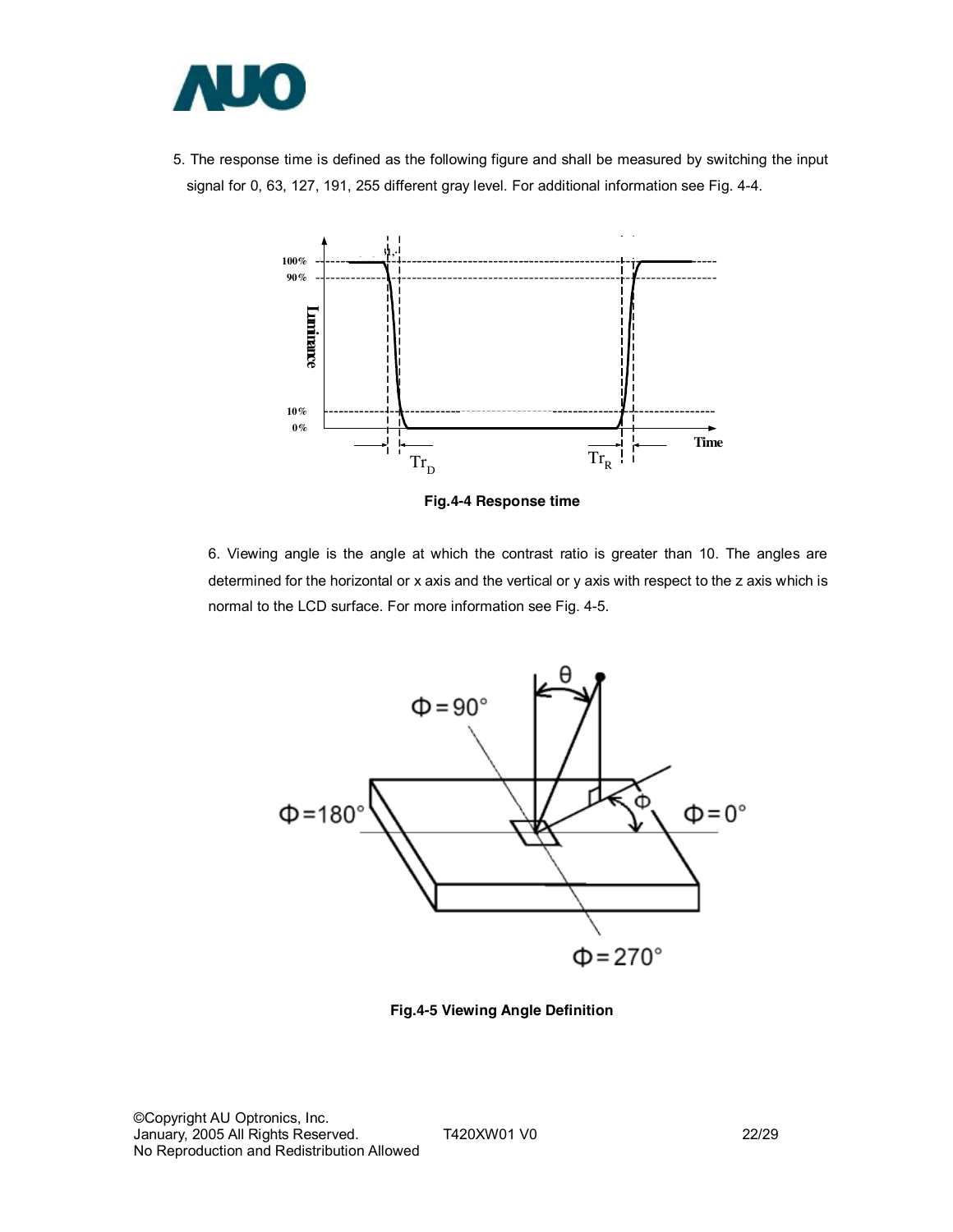

# **5. Mechanical Characteristics**

The contents provide general mechanical characteristics for the model T420XW01. In addition the figures in the next page are detailed mechanical drawing of the LCD.

|                     | Horizontal (typ.) | 983.0mm                |  |  |  |  |
|---------------------|-------------------|------------------------|--|--|--|--|
| Outline Dimension   | Vertical (typ.)   | 576.0mm                |  |  |  |  |
|                     | Depth (typ.)      | 52.7mm (with inverter) |  |  |  |  |
| Bezel Area          | Horizontal (typ.) | 939.0mm                |  |  |  |  |
|                     | Vertical (typ.)   | 531.3mm                |  |  |  |  |
|                     | Horizontal        | 930.25mm               |  |  |  |  |
| Active Display Area | Vertical          | 523.01mm               |  |  |  |  |
| Weight              | 15000g (typ.)     |                        |  |  |  |  |
| Surface Treatment   | AG, 3H            |                        |  |  |  |  |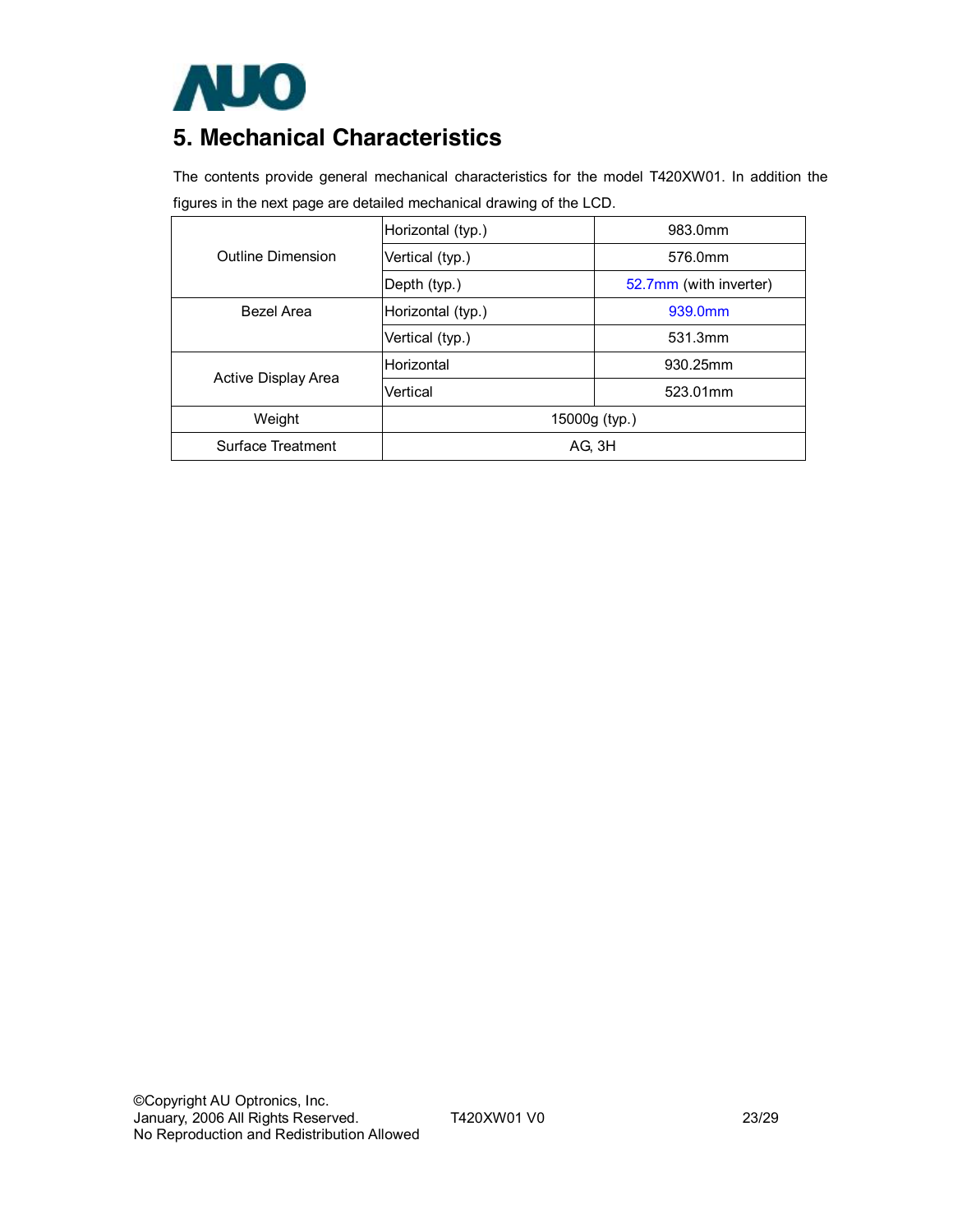



©Copyright AU Optronics, Inc. January, 2006 All Rights Reserved. T420XW01 V0 24/29 No Reproduction and Redistribution Allowed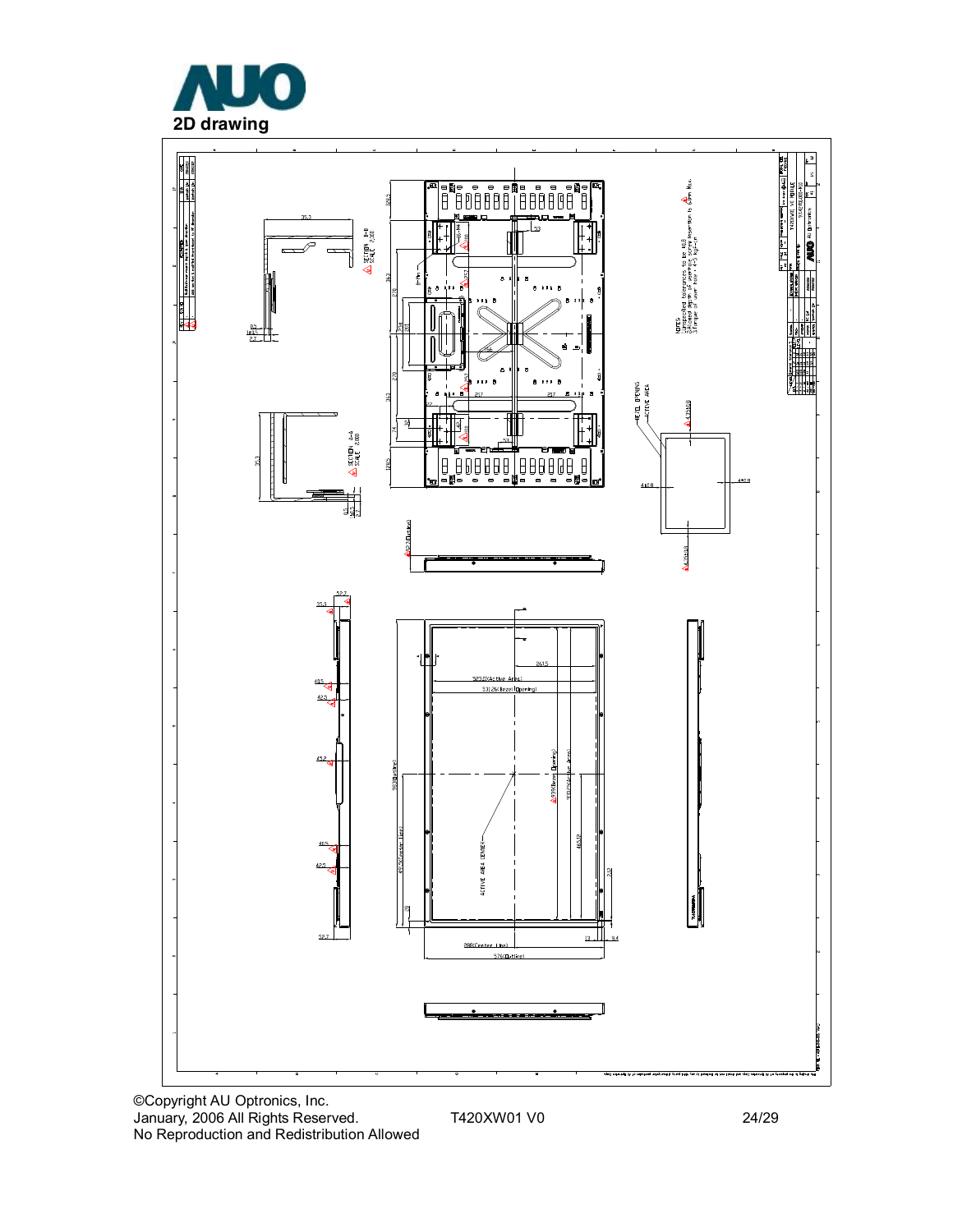

## **6. International Standard**

### **6-1. Safety**

- (1) UL6500, Underwriters Laboratories, Inc. (AUO file number : E204356) Standard for Safety of Information Technology Equipment Including electrical Business Equipment.
- (2) CAN/CSA C22.2 No. 950-95 Third Edition, Canadian Standards Association, Jan. 28, 1995 Standard for Safety of Information Technology Equipment Including Electrical Business Equipment.
- (3) EN60950 : 1992+A2: 1993+A2: 1993+C3: 1995+A4: 1997+A11: 1997 IEC 950: 1991+A1: 1992+A2: 1993+C3: 1995+A4:1996 IEC 60065 European Committee for Electro technical Standardization (CENELEC)

EUROPEAN STANDARD for Safety of Information Technology Equipment Including Electrical Business Equipment.

### **6-2. EMC**

- a) ANSI C63.4 "Methods of Measurement of Radio-Noise Emissions from Low-Voltage Electrical and Electrical Equipment in the Range of 9kHz to 40GHz. "American National standards Institute(ANSI), 1992
- b) C.I.S.P.R "Limits and Methods of Measurement of Radio Interface Characteristics of Information Technology Equipment." International Special committee on Radio Interference.
- c) EN 55022 "Limits and Methods of Measurement of Radio Interface Characteristics of Information Technology Equipment." European Committee for Electrotechnical Standardization. (CENELEC), 1998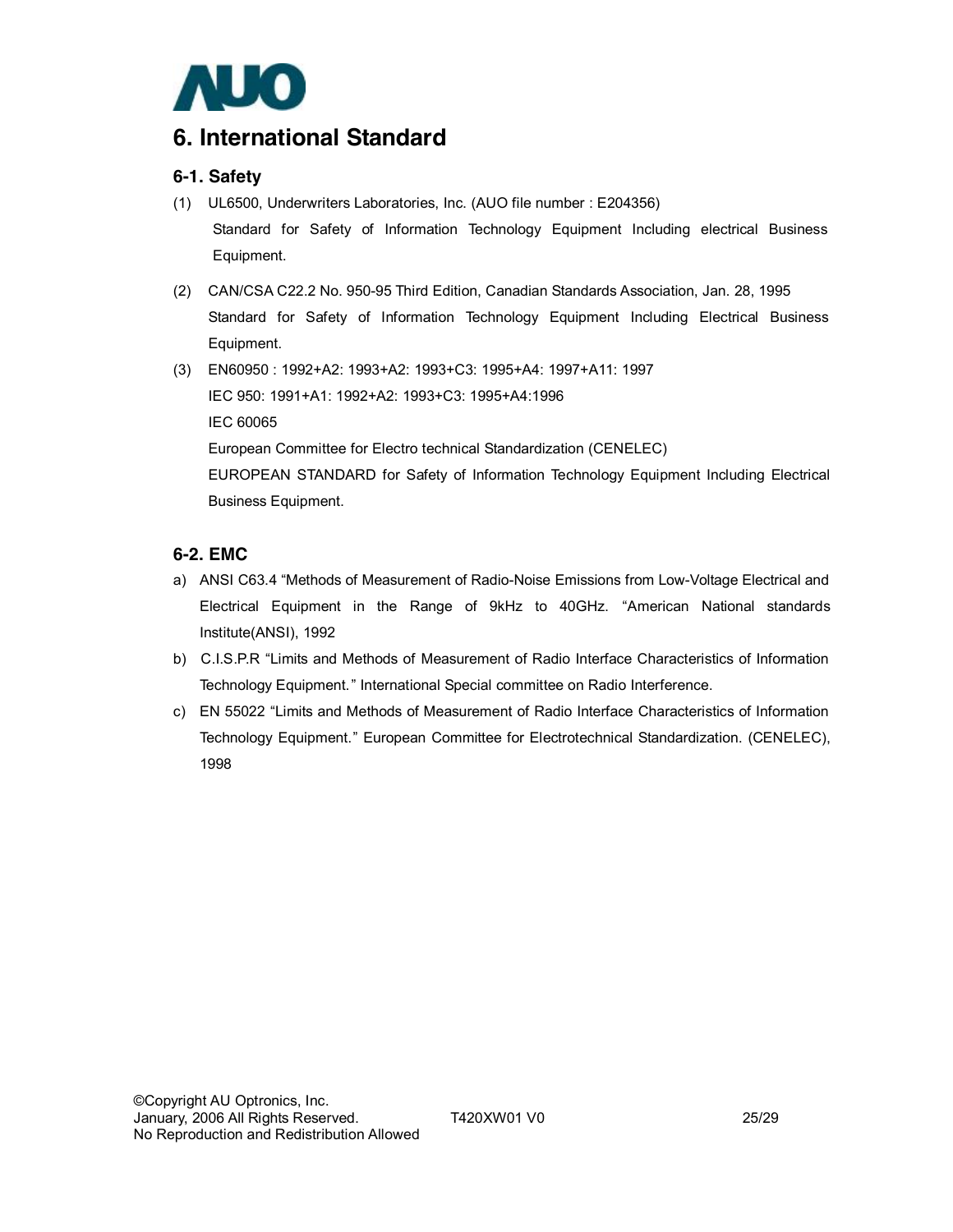

# **7. Packing**

## **Packing Instruction**

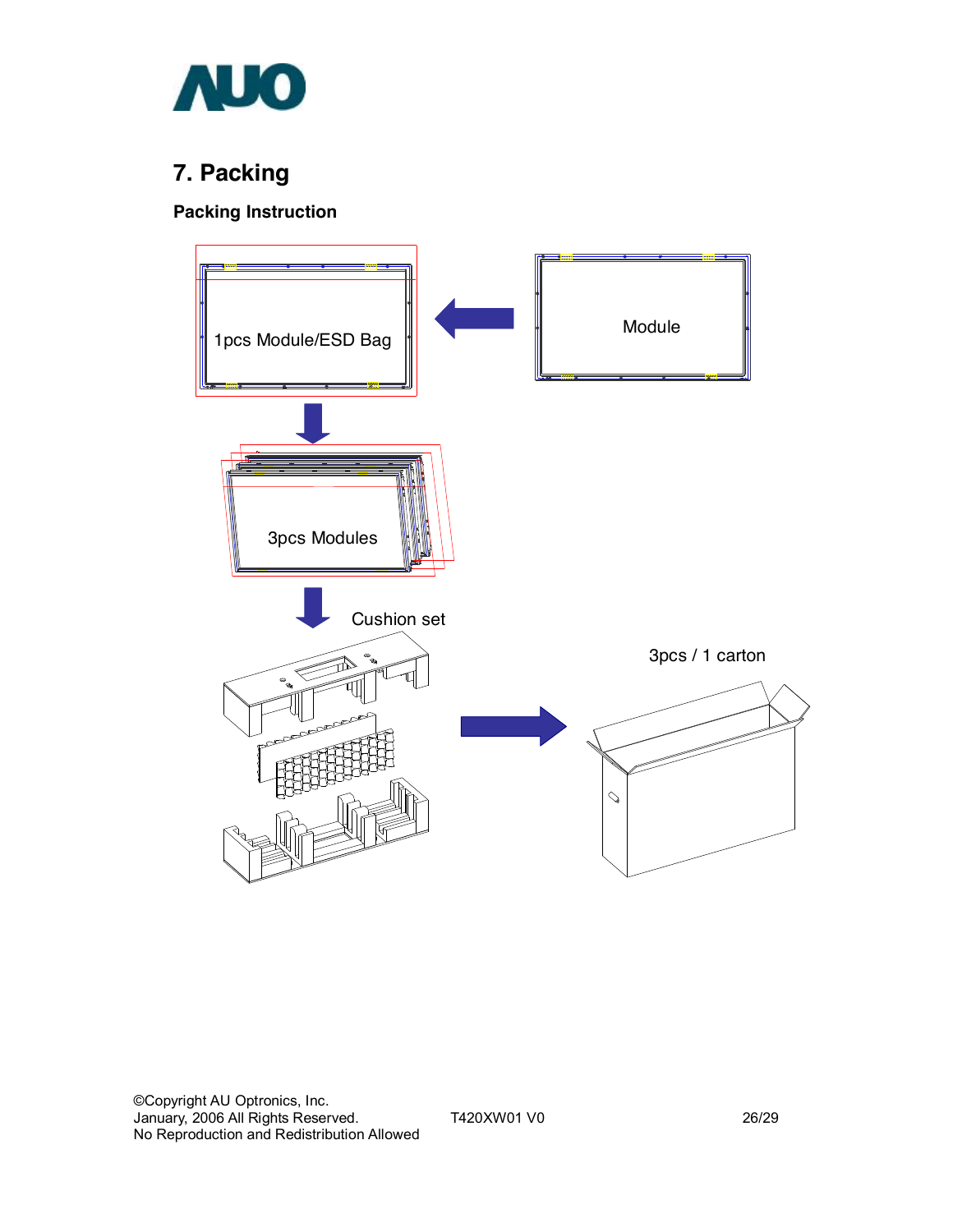

## **Shipping label**



#### **Green Mark Description:**

For Pb Free products, AUO will add  $\bullet$  for identification.

For RoHS compatible products, AUO will add ELIS for identification.

**Note.** The Green Mark will be present only when the green documents have been ready by AUO

Internal Green Team. (The definition of green design follows the AUO green design checklist.)

### **Carton label**



## **Pallet information**

By air cargo : : (4x1) x2 layers, one pallet put 8 boxes, total 24 pcs module.

By sea : (4x1) x3 layers, one pallet put 12 boxes, total 24 pcs module.



©Copyright AU Optronics, Inc. January, 2005 All Rights Reserved. T420XW01 V0 27/29 No Reproduction and Redistribution Allowed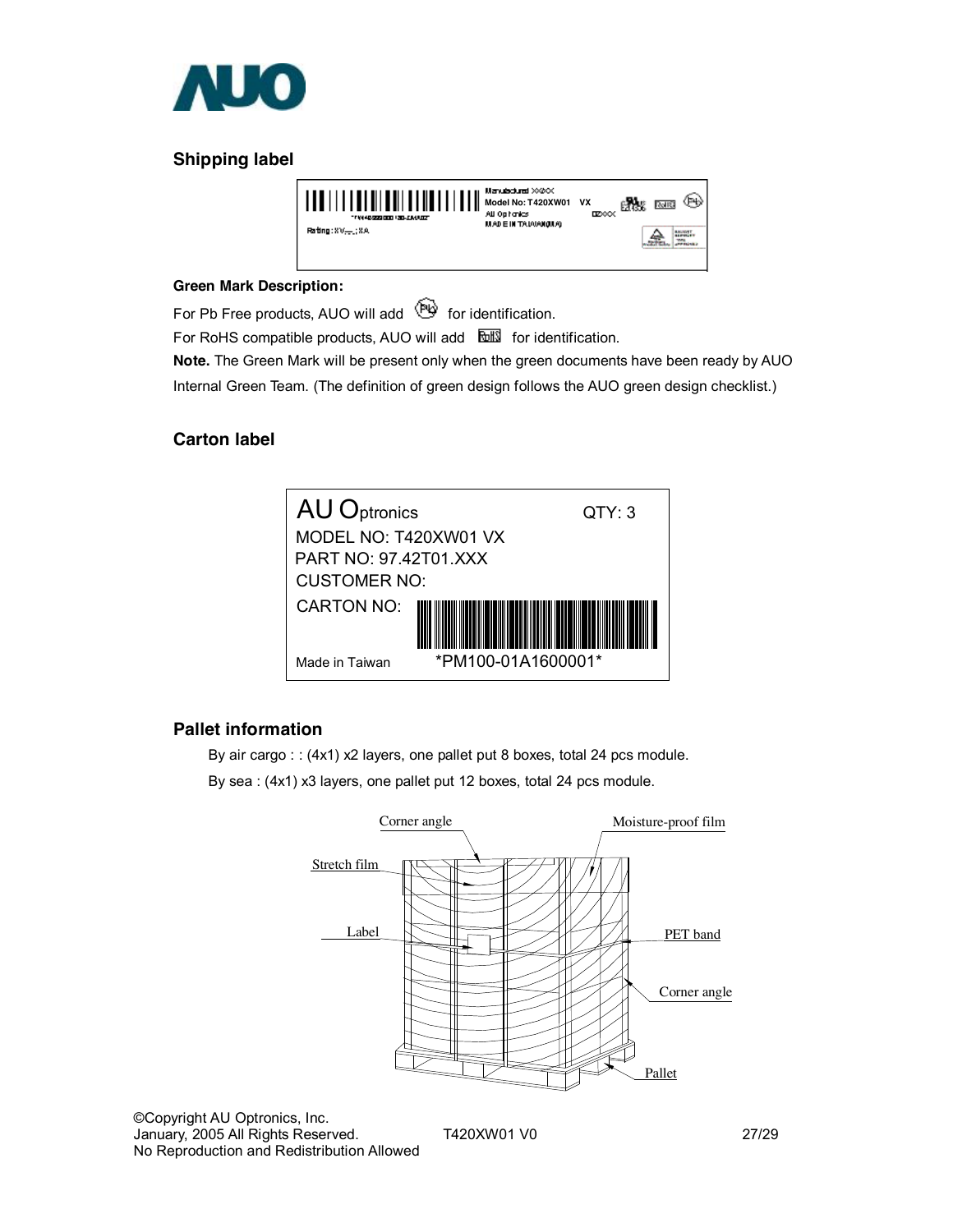

# **8. PRECAUTIONS**

Please pay attention to the followings when you use this TFT LCD module.

### **8-1 MOUNTING PRECAUTIONS**

(1) You must mount a module using holes arranged on back side of panel

(2) You should consider the mounting structure so that uneven force (ex. Twisted stress) is not applied to module. And the case on which a module is mounted should have sufficient strength so that external force is not transmitted directly to the module.

(3) Please attach the surface transparent protective plate to the surface in order to protect the polarizer. Transparent protective plate should have sufficient strength in order to the resist external force.

(4) You should adopt radiation structure to satisfy the temperature specification.

(5) Acetic acid type and chlorine type materials for the cover case are not desirable because the former generates corrosive gas of attacking the polarizer at high temperature and the latter causes circuit break by electro-chemical reaction.

(6) Do not touch, push or rub the exposed polarizers with glass, tweezers or anything harder than HB pencil lead. And please do not rub with dust clothes with chemical treatment. Do not touch the surface of polarizer for bare hand or greasy cloth. (Some cosmetics are detrimental to the polarizer.)

(7) When the surface becomes dusty, please wipe gently with absorbent cotton or other soft materials like chamois soaks with petroleum benzene. Normal-hexane is recommended for cleaning the adhesives used to attach front/ rear polarizers. Do not use acetone, toluene and alcohol because they cause chemical damage to the polarizer.

(8) Wipe off saliva or water drops as soon as possible. Their long time contact with polarizer causes deformations and color fading.

(9) Do not open the case because inside circuits do not have sufficient strength.

### **8-2 OPERATING PRECAUTIONS**

- (1) The spike noise causes the mis-operation of circuits. It should be lower than following voltage: V=±200mV(Over and under shoot voltage)
- (2) Response time depends on the temperature. (In lower temperature, it becomes longer..)
- (3) Brightness depends on the temperature. (In lower temperature, it becomes lower.) And in lower temperature, response time (required time that brightness is stable after turned on) becomes longer.